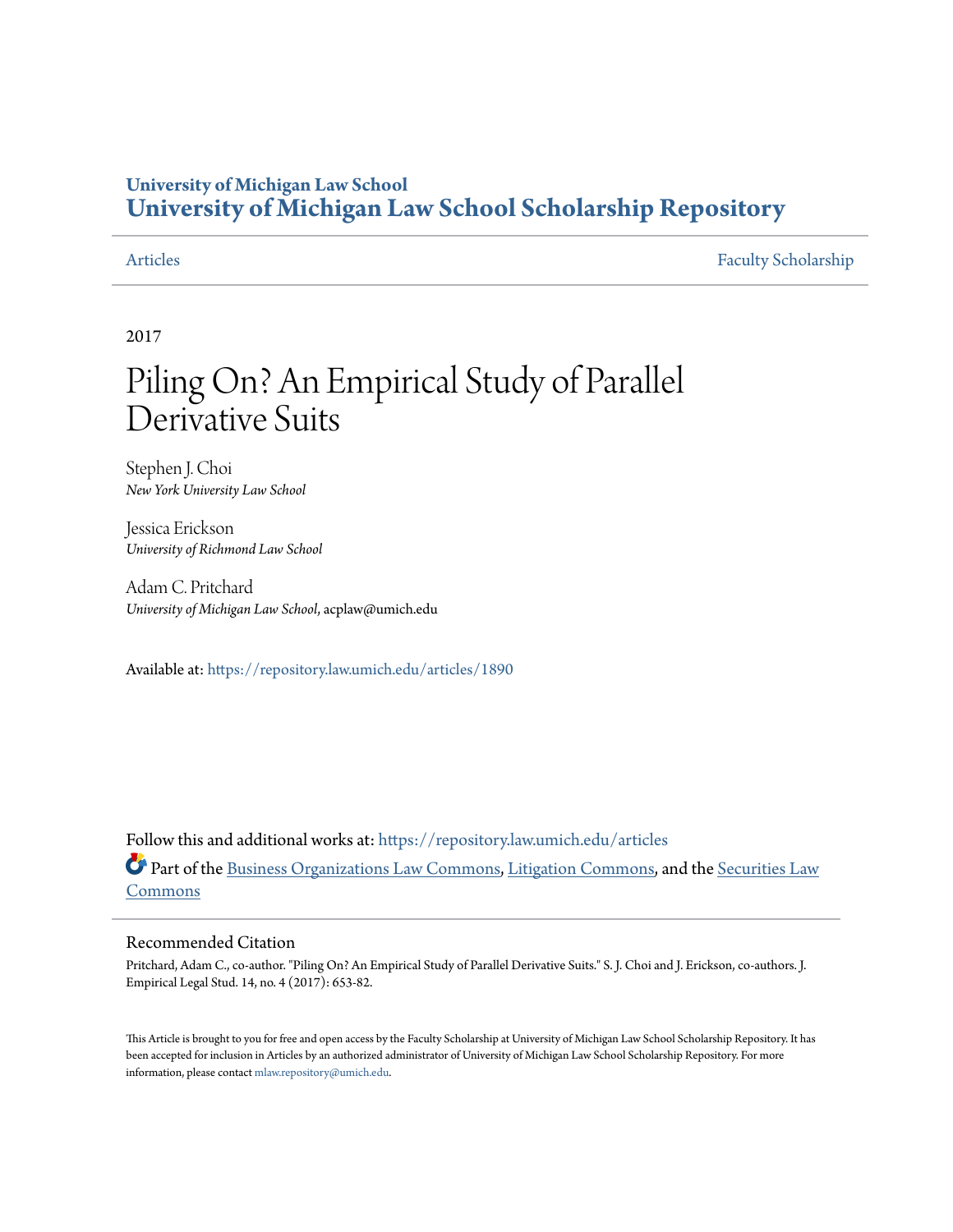

Journal of Empirical Legal Studies Volume 14, Issue 4, 653–682, December 2017

# Piling On? An Empirical Study of Parallel Derivative Suits

Stephen J. Choi, Jessica Erickson, and A. C. Pritchard\*

Using a sample of all companies named as defendants in securities class actions between July 1, 2005 and December 31, 2008, we study parallel suits relying on state corporate law arising out of the same allegations as the securities class actions. We test several ways that parallel suits may add value to a securities class action. Most parallel suits target cases involving obvious indicia of wrongdoing. Moreover, we find that although a modest percentage of parallel suits are filed first, over 80 percent are filed after a securities class action (termed "follow-on" parallel suits). We find that parallel suits and, in particular, follow-on parallel suits sometimes target individual officers not already named as defendants in the securities class action. Suing more officers, however, does not positively correlate with an increase in settlement incidence, monetary recovery amounts, or attorney fees. Parallel suits sometimes result in settlements when the corresponding class action is dismissed; however, only rarely do the parallel suit settlements provide monetary recovery for investors. We find that follow-on parallel suits often result in nonmonetary, corporate governance settlements, particularly for frequent-filing plaintiffs' attorneys. Corporate governance settlements correlate with significantly lower attorney hours and attorney fees for the plaintiffs' attorneys. We conclude that such settlements are used to justify fees in cases in which there is no monetary recovery.

# I. Introduction

When it comes to sanctioning corporate misconduct, is more litigation necessarily better? When corporate wrongdoing comes to light, shareholders can choose from an array of litigation options, including securities class actions, shareholder derivative suits, and shareholder class actions filed under state law. Traditionally, scholars have evaluated these suits separately, examining each type of suit as a stand-alone option. In practice, however, shareholder lawsuits rarely occur in isolation. Public companies facing

<sup>\*</sup>Address correspondence to A. C. Pritchard, Frances and George Skestos Professor of Law, University of Michigan, University of Michigan Law School, 625 S. State St., Ann Arbor, MI 48109-1215; email: acplaw@umich.edu. Choi is Murray and Kathleen Bring Professor of Law, New York University; Erickson is Professor of Law, University of Richmond.

The authors thank Cornerstone Research for access to data on securities class actions. The views expressed in the article are the views of the authors and do not represent in any way the views of Cornerstone Research. The authors are grateful to participants at the Third Annual Corporate and Securities Litigation Workshop, the National Business Law Scholars Conference, the Conference for Empirical Legal Studies, the Michigan Business Law Lunch, and two anonymous referees for helpful suggestions on earlier drafts.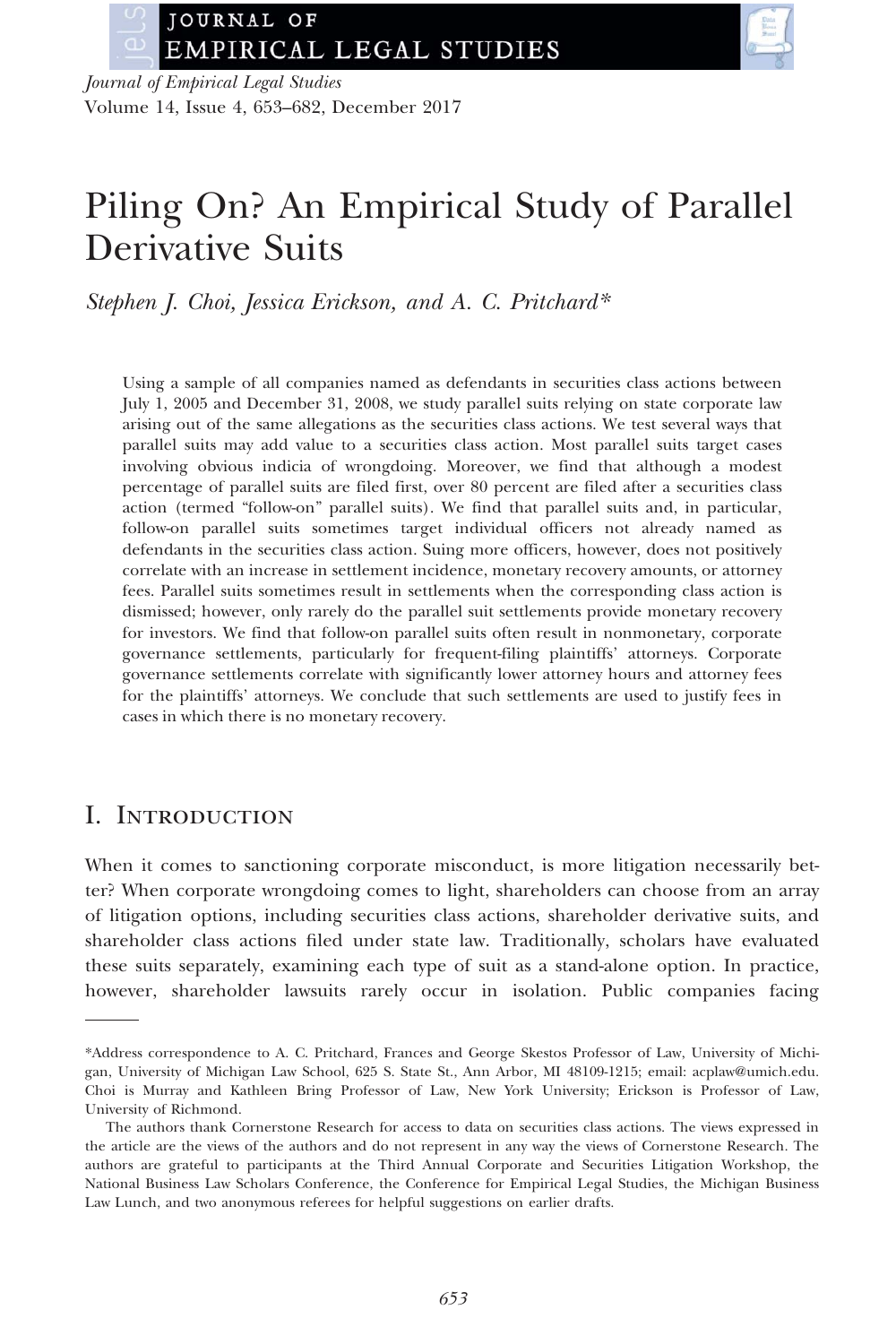securities class actions may find themselves named in state class actions based on the same underlying allegations, and—more frequently—their directors or officers may be named in parallel shareholder derivative suits. The alleged misconduct may also give rise to government enforcement actions filed by the Securities and Exchange Commission (SEC), the U.S. Department of Justice, or state regulators.

These overlapping suits complicate the empirical review of shareholder litigation. The relevant question is whether and how specific types of lawsuits deter corporate misconduct and compensate the victims of misconduct, given the panoply of litigation options. Our article focuses on private litigation, studying the relationship between securities class actions and shareholder lawsuits based on state corporate law. Starting with all securities class actions filed over a three-and-a-half-year period, we collect data on all parallel shareholder lawsuits arising out of the same underlying allegations, including shareholder derivative suits and shareholder state law class actions. Overall, we examine 264 parallel lawsuits, mostly derivative claims, filed against or on behalf of public companies. We look at the timing and targeting of parallel suits, settlement incidence and amounts, and the incidence of corporate governance reforms in settlements. We also examine the role of plaintiffs' attorneys, the fees awarded to them, and their litigation efforts.

Why do plaintiffs' attorneys file parallel lawsuits? These attorneys typically work on a contingent basis and are therefore motivated to pursue cases that will produce a settlement that generates a fee, regardless of whether the settlement generates a recovery for shareholders. If a second parallel suit is likely to generate a fee, it is likely that a law firm will be available to file it if the expected return exceeds the costs. Notwithstanding the attorneys' motivation, we hypothesize that parallel state law litigation can promote deterrence or compensation in a number of ways. First, parallel suits can uncover the alleged misconduct, exposing facts that can be used in other types of litigation. Second, parallel suits can uncover new facts, broadening the investigation into the alleged misconduct. Third, parallel suits can target different defendants, holding a broader group of individuals or entities accountable for the alleged wrongs. Finally, parallel suits can generate additional recovery, providing greater compensation for the victims of the misconduct as well as greater deterrence for other potential wrongdoers.

Our study finds little evidence that parallel suits add significant value beyond that offered by securities class actions. We find that parallel litigation typically follows the filing of a securities class action (a phenomenon we refer to as a "follow-on" parallel suit), suggesting that these suits do not typically bring the alleged misconduct to light. Nor does it appear that parallel suits uncover new facts about the alleged misconduct. Instead, we find that parallel suits are more likely to be filed in the wake of highly salient allegations in the securities fraud class action, such as a government investigation or an accounting restatement. This pattern suggests that attorneys cherry pick the allegations from the most promising securities class actions when filing a parallel suit. We find that parallel suits sometimes target individual officers not already named as a defendant in the securities class action, but adding defendants does not correlate with higher likelihood of settlement or greater recovery. Finally, looking at settlements themselves, we find that parallel suits typically result in poorer quality settlements than securities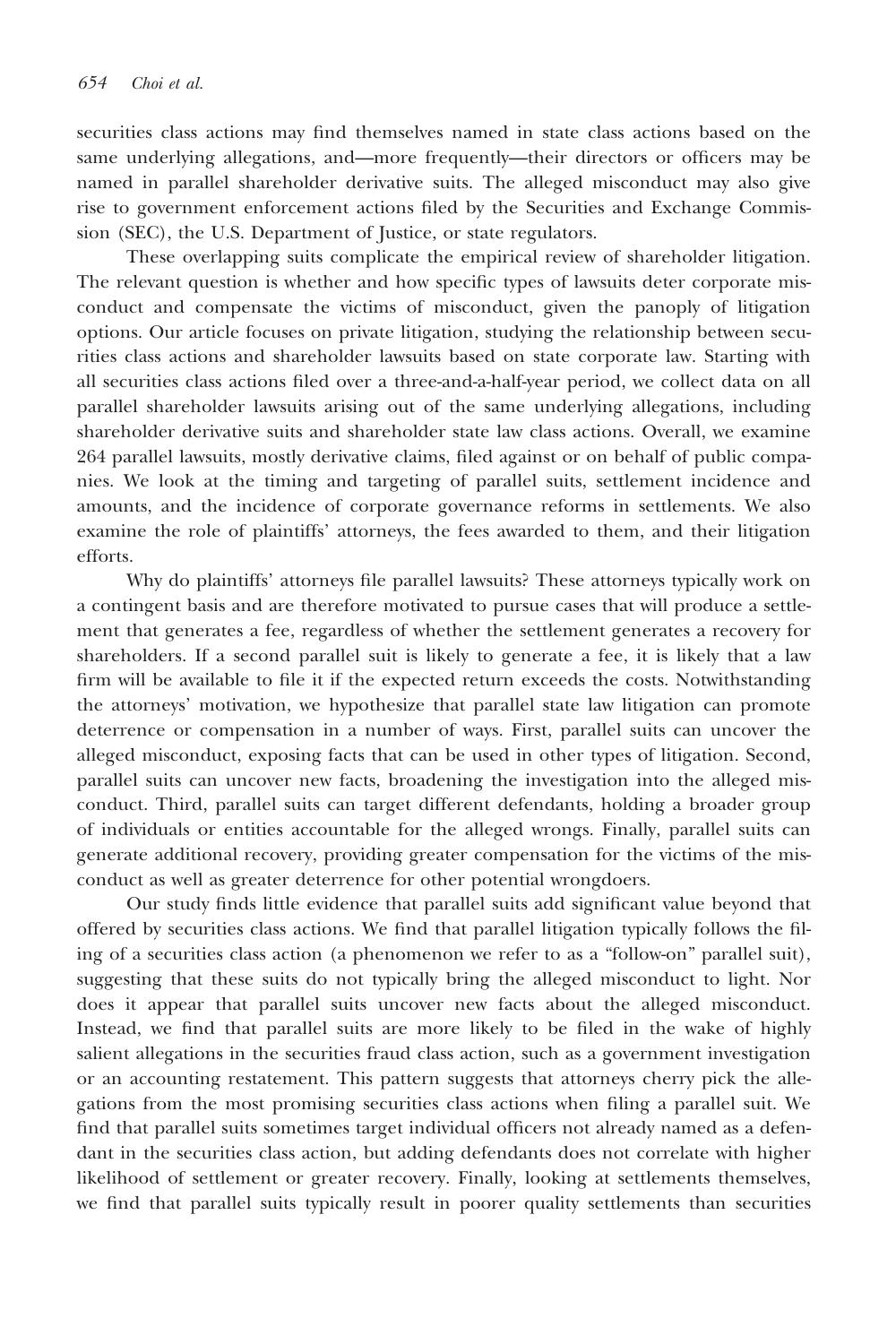class actions, undermining the possibility that parallel suits offer meaningful additional relief to the victims of corporate misconduct.

Our study also sheds new light on shareholder derivative suits. These suits are the most common type of shareholder lawsuit (Erickson 2010), but they have received relatively little attention in the empirical literature. In our study, 93.9 percent of the parallel lawsuits were derivative suits, reflecting the close link between derivative suits and securities class actions. In examining the shareholder derivative suits in our study, we find that few of the settlements included a monetary component; instead, the vast majority of the settlements involved corporate governance reforms. In these cases, the corporation agreed to reform its corporate governance practices in exchange for dismissal of the suit. Although other studies have examined these settlements (Romano 1991; Erickson 2010), our data provide new empirical insights into the merits of these settlements. First, we find that courts award lower attorney fees in cases that end with corporate governance settlements compared with suits that produce monetary settlements, suggesting that courts weigh these corporate governance settlements as less valuable. Second, we also find that parallel suit attorneys invest fewer hours in obtaining corporate governance settlements relative to their securities class action attorney counterparts. This finding is consistent with such settlements not representing the product of extensive work by attorneys, but instead being used to justify fees in cases without monetary recovery.

The article proceeds as follows. Section II provides background on state corporate law suits, the incentives of the lawyers who file them, and develops hypotheses relating to parallel lawsuits. Section III describes the sample and provides descriptive statistics. We present the results of our empirical tests in Section IV. A brief conclusion, Section V, discusses the potential policy implications of our results.

# II. Background and Hypotheses

#### A. Background

1. Relationship Between Shareholder Litigation Filed Under State Law and Securities Class Actions

The focus of this study is the relation between shareholder litigation filed under state law—specifically, shareholder derivative suits and state shareholder class actions—and securities class actions filed under federal law. There are only a handful of prior studies examining parallel shareholder litigation, and these studies all rely on datasets of shareholder derivative suits filed in a single court or court system over a fairly short period of time.

For example, Thompson and Thomas (2004b) examined shareholder derivative suits filed in the Delaware Court of Chancery in 1999 and 2000. They noted that, in the few cases in their study that ended with a monetary settlement, there was a "strong interconnection" between shareholder derivative suits and other parallel litigation. For example, they described a handful of derivative settlements that were paid directly into related settlements in securities class actions or bankruptcy proceedings. Their study, however, focused specifically on shareholder derivative suits and not on their potential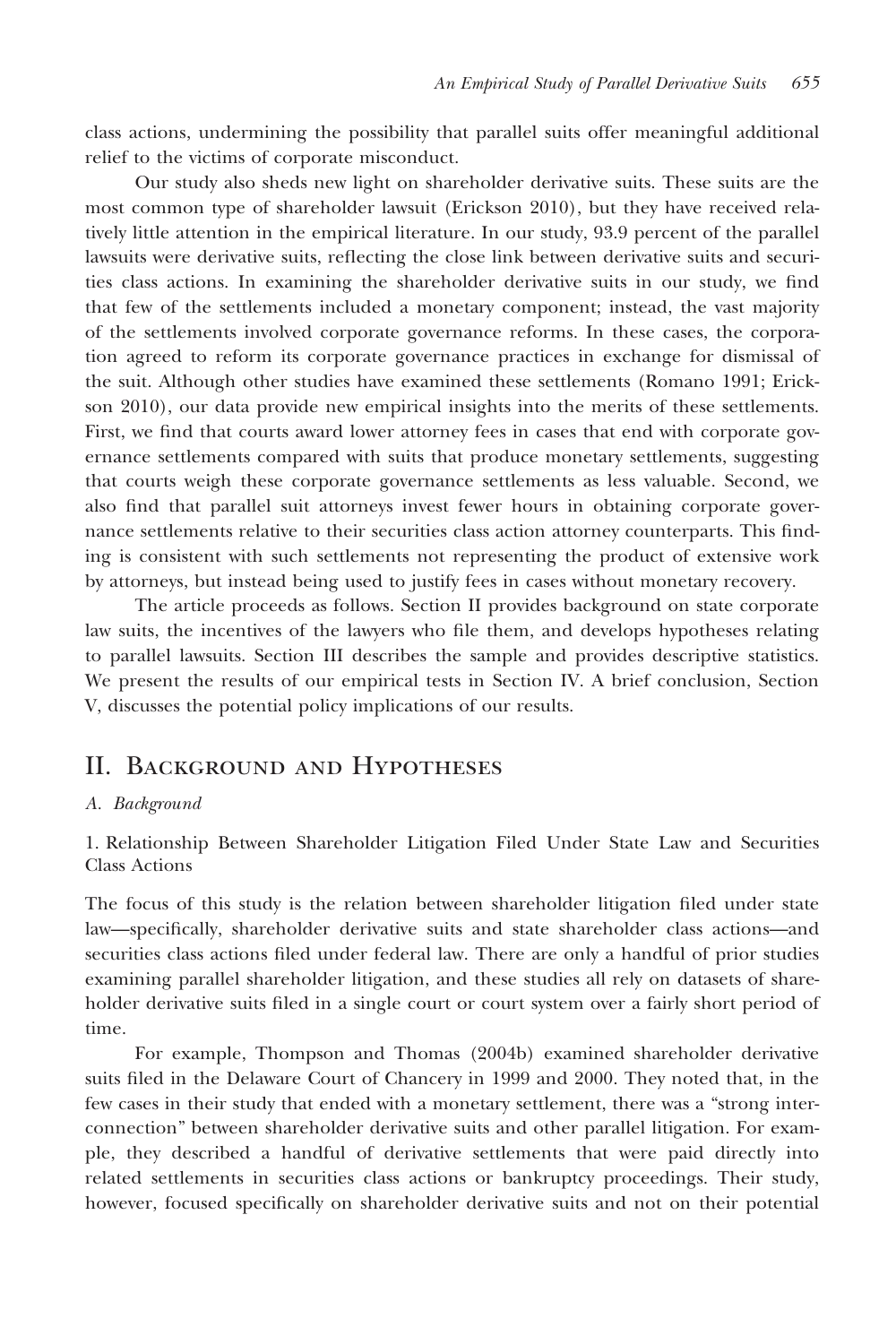overlap with other lawsuits. It also ignored derivative suits filed in federal court and other state courts.

Erickson (2011) examined the relation between shareholder derivative suits filed in federal court and other types of corporate litigation. She found that approximately 95 percent of the shareholder derivative suits filed on behalf of public companies in the study were accompanied by at least one parallel lawsuit or government investigation. The most common parallel lawsuits were securities class actions, with nearly 75 percent of the shareholder derivative suits accompanied by a parallel securities class action. The Erickson study also found evidence suggesting that shareholder derivative suits were less effective than securities class actions and SEC investigations. For example, shareholder derivative suits were typically filed after both securities class actions and SEC investigations. Moreover, unlike the multimillion-dollar settlements common in securities class actions, few shareholder derivative suits in the sample ended with a monetary settlement. This study, however, was focused on a fairly small dataset—shareholder derivative suits filed in federal court over a 12-month period—that does not include suits filed in state court.

More recently, Fuerman (2016) compared the effectiveness of derivative suits and securities class actions in stock options backdating cases. He concluded that securities class actions are more effective than derivative suits in forcing the departure of executives associated with backdating stock options. Other than the Erickson and Fuerman studies, there have not been any other empirical studies specifically examining the interplay between state corporate lawsuits and other types of corporate litigation.

There have been a few studies examining the relation between other types of enforcement mechanisms in corporate law, providing insights that may help evaluate the role of state corporate lawsuits. Choi and Pritchard (2016), for example, studied the relationship between securities class actions and SEC investigations. They found that a standalone securities class action was more likely to result in settlements and terminations of officers than a stand-alone SEC investigation. This study cast doubt on the conventional wisdom that SEC investigations are superior to securities class actions in targeting corporate fraud. It also suggests that parallel proceedings can have independent effects on the targeted defendants, even if they arise out of the same underlying allegations.

#### 2. Empirical Evidence Regarding Shareholder Litigation Filed Under State Law

Our study also builds on prior empirical work specifically examining state corporate lawsuits. Among the litigation options available to check corporate misconduct, state corporate lawsuits are the most maligned, with many studies casting doubt on the efficacy of these suits in targeting and deterring corporate misconduct. Several studies, for example, have found that shareholder derivative suits rarely settle for monetary relief (Wood 1944; Romano 1991; Erickson 2010). Romano (1991), for example, found that of the 139 total lawsuits filed against a random sample of 535 public corporations, only 12 ended with a monetary settlement in a derivative suit. Even these settlements were small, with a monetary recovery averaging \$0.15 per share net of attorney fees. Similarly, Thompson and Thomas (2004b) examined all derivative suits filed in the Delaware Court of Chancery in 1999 and 2000, finding that only six of the 16 settlements involved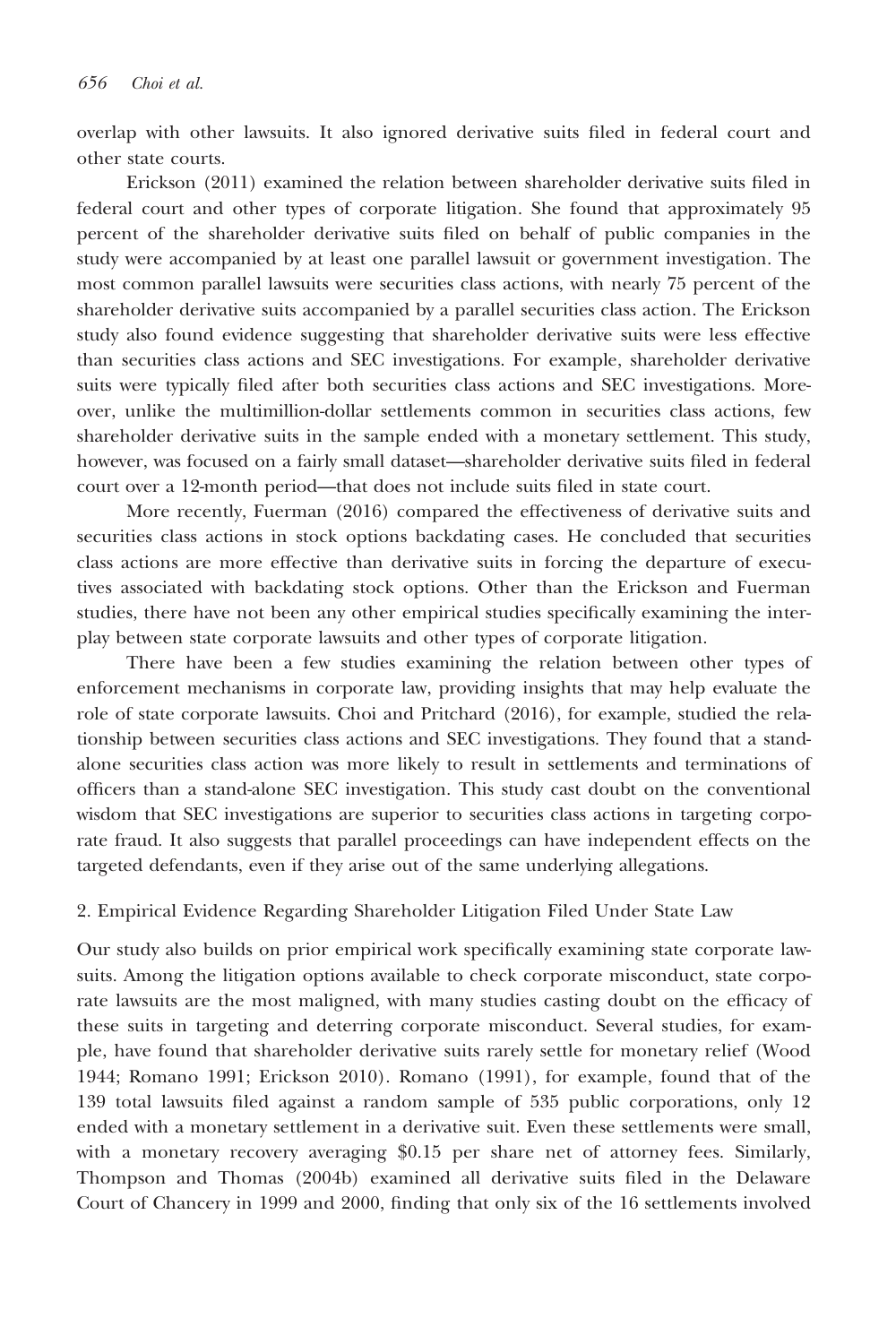monetary relief. More recently, Erickson (2010) found that less than 10 percent of shareholder derivative suits filed in federal court end with a monetary settlement.

More commonly, the settlements in shareholder derivative suits include corporate governance reforms. Romano (1991), for example, found corporate governance reforms in 30 percent of the settlements in her study. She concluded that most of the reforms in these settlements were cosmetic and likely reflected a "need to paper a record to justify an award of attorneys' fees to courts." Thompson and Thomas (2004b) had a more mixed review of the corporate governance settlements in their study. They concluded that some cases produced "really clear gains" in some cases for shareholders, while in other cases the settlements contained no specific relief other than fees for the attorneys. Erickson (2010) found that nearly all the settlements in her study included corporate governance reforms. These reforms were fairly uniform from case to case, regardless of the underlying allegations in the suit, likely reflecting the fact that investors use settlements in derivative suits as a means to implement other, often unconnected, reform efforts.

Despite the modest financial recoveries typically found in derivative suits, studies have found that plaintiffs' attorneys still receive significant fees, although those fees tend to be smaller in cases that produce only corporate governance reforms. Romano (1991) found that courts awarded fees to the plaintiffs' attorneys in all but one of the settled cases in her study. The average fee award was \$287,000 in cases in which the settlement included only corporate governance reforms compared to \$1.45 million in cases where the settlement included monetary relief. Erickson (2010) also found that the amount of the fees depended in large part on the consideration in the settlement. She found that when the corporation received a meaningful financial benefit, the median attorney fees were \$6.65 million. In the cases in which the only consideration for the settlement was corporate governance reform, the median fees were much smaller: \$480,000. Judges apparently are willing to approve settlements premised on corporate governance reforms, but the modest fees awarded suggest that judges are less impressed by governance changes than they are by monetary relief.

More recently, multiple studies have examined class actions arising under state corporate law, specifically those challenging mergers and acquisitions (Cain & Davidoff-Solomon 2015; Fisch et al. 2015; Koumrian 2014). These studies have found that merger class actions are often filed in multiple jurisdictions, suggesting that plaintiffs' attorneys are filing additional cases to share in the fees awarded in settled cases. Moreover, like shareholder derivative suits, these suits almost never settle for monetary consideration, with the vast majority of the settlements involving additional disclosures by the target company. This trend may be changing, however, with the increased scrutiny of these settlements by the Delaware Court of Chancery and other courts (Cain et al. forthcoming).

#### B. Hypotheses

Our goal is to examine the marginal effect of state corporate lawsuits in targeting corporate wrongdoing beyond that provided by securities class actions. Specifically, we are interested in testing the proposition that parallel state corporate lawsuits, or state law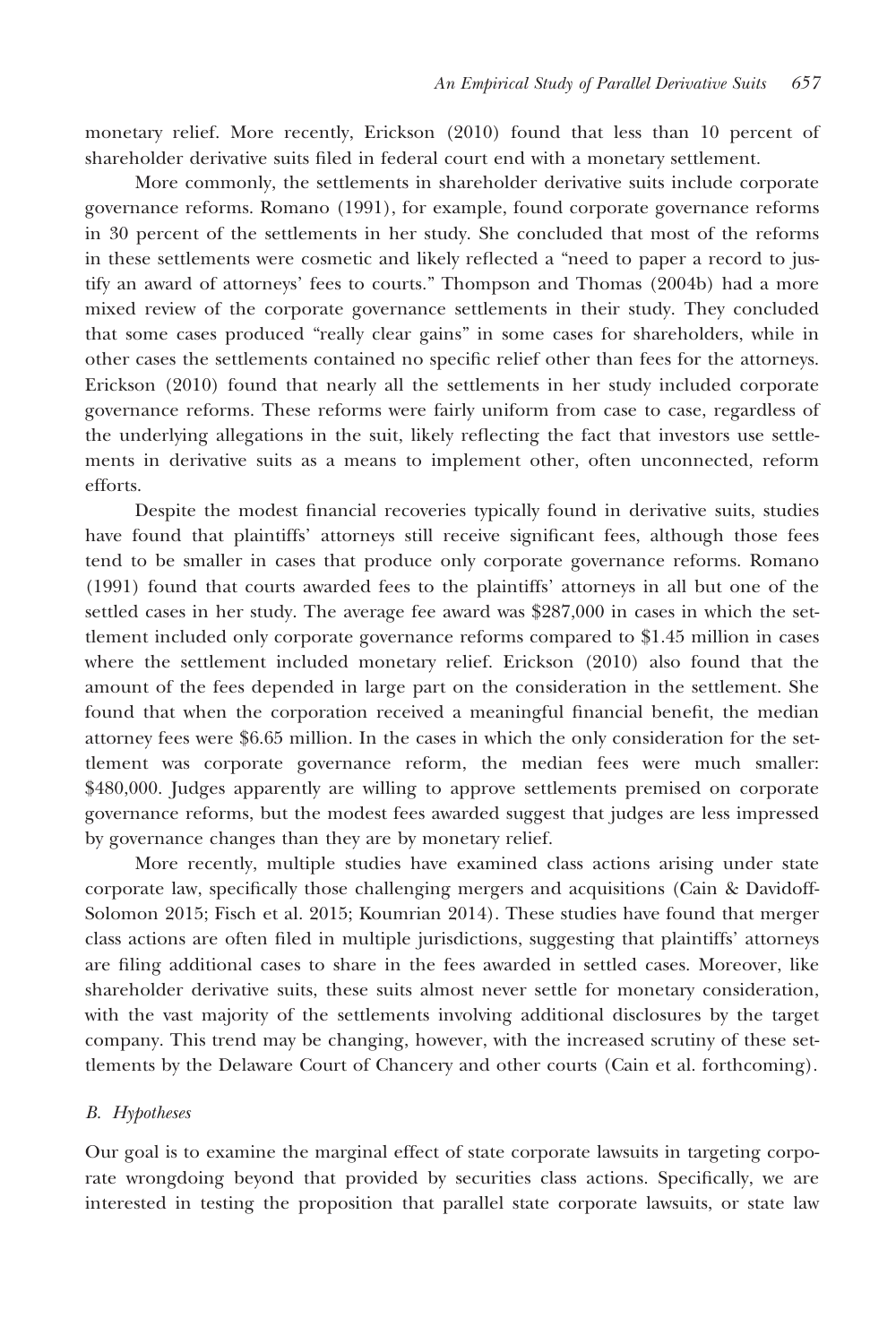lawsuits based on the same underlying events as securities class actions, offer additional deterrence and/or compensation beyond that provided by securities class actions. The contribution of this article is to test this proposition empirically by comparing the filing patterns and outcomes of the two types of lawsuits.

We posit that plaintiffs' attorneys are willing to file suit whenever their expected fee exceeds the expected costs of the suit. So, it is hardly a surprise that attorneys are willing to file a second suit based on alleged misconduct already addressed in a pending suit; the first suit is based on a different legal theory and presents no obstacle to recovering a fee in another suit unless and until it goes to judgment. Moreover, such suits entail minimal expenditure for the attorney filing the second suit because the complaint can be drafted largely by cutting and pasting the allegations from the first suit. (Changing the causes of action requires minimal effort.)

Given the willingness of the plaintiffs' bar to file more than one suit (albeit limited by a desire to minimize the costs of litigation), we start with a framework for how a parallel suit based on the same underlying wrongful corporate activity alleged in a securities class action can add value for shareholders. First, parallel suit plaintiffs' attorneys may add resources and experience to those already employed by the securities class action plaintiffs' attorneys. These contributions may be particularly useful when the evidence of underlying wrongdoing is not obvious and requires development. The worry is that plaintiffs' attorneys in parallel suits want to avoid spending resources to develop novel evidence and, instead, cherry pick the most promising securities class actions when deciding which suits to file, free riding on the work of the class action attorneys and avoiding the cost of additional investigation.

Some securities class actions focus on violations where others have already developed evidence of wrongdoing. Prior empirical studies have found that the settlement amounts in securities class actions are positively correlated with the presence of an SEC investigation or enforcement proceeding. (Choi & Pritchard 2016; Cox et al. 2004). Settlement amounts are also higher in securities class actions that arise out of a corporate restatement; in those cases, the corporation has already admitted that investors should not rely on the corporation's financial statements (McShane et al. 2012). We test whether parallel actions are more common when the securities class action is accompanied by a restatement. Such lawsuits demand less effort on the part of the plaintiffs' attorneys while offering greater potential financial rewards. These parallel suits add little value, however, in the way of deterrence, as the market will have received a negative reputational signal from other sources.

Cherry Picking Hypothesis: The incidence of a parallel suit will be positively correlated with the presence of a government investigation or a restatement.

Second, derivative lawsuits are thought to play a distinct role in deterring corporate managers. If parallel suits target individual defendants not named as defendants in the securities class action, the parallel suit may add value by increasing individual deterrence. If, instead, plaintiffs' attorneys seeking a low-effort settlement do not expend resources in targeting individual defendants not already named in the securities class action, the marginal deterrent value is less obvious.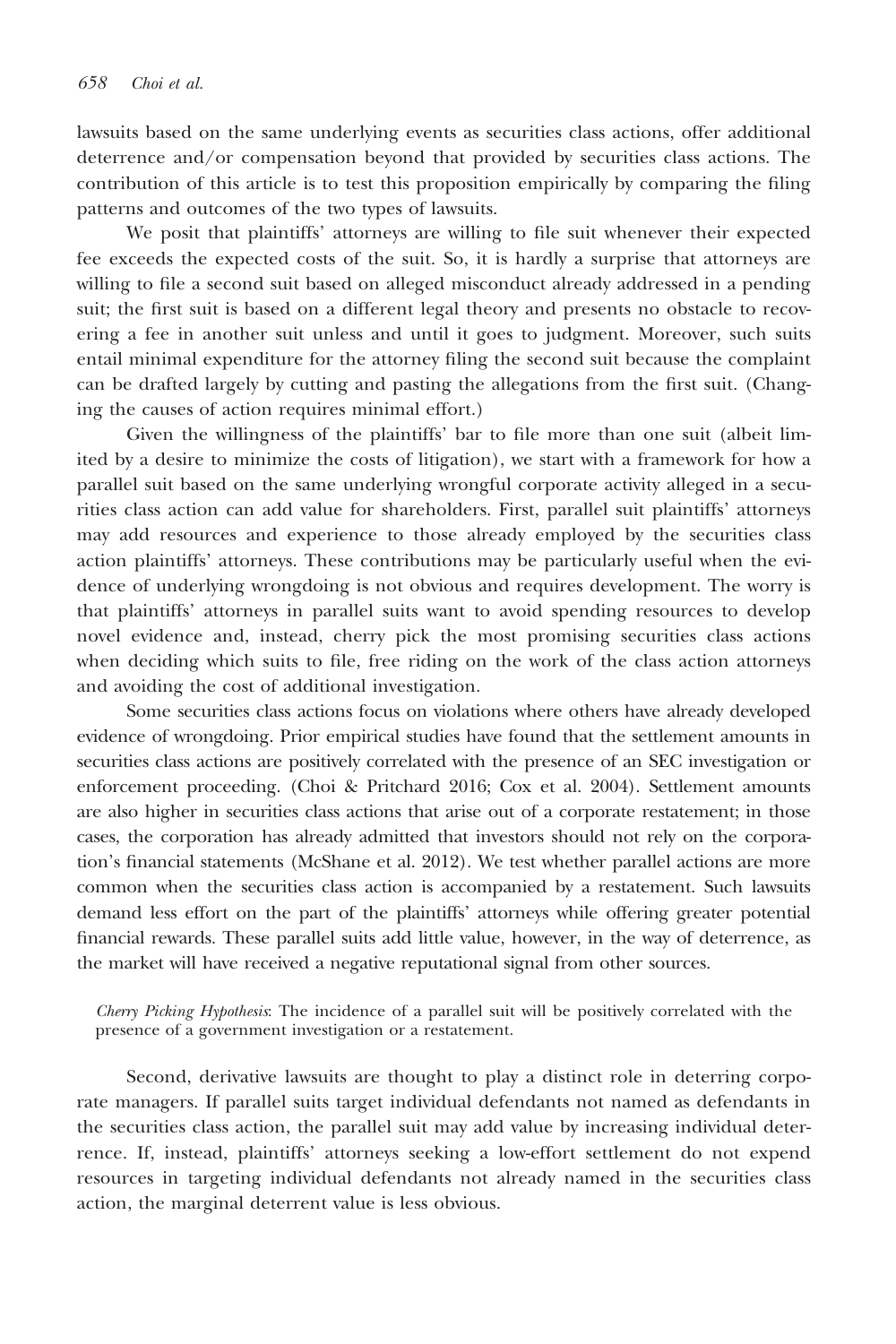We hypothesize that parallel suits will only target individuals already named as a defendant in the securities class action, which minimizes investigative costs for the plaintiffs' lawyer. We focus this analysis on officer, rather than director, defendants. Although derivative suits frequently name multiple directors as defendants (Erickson 2010), prior studies have found that outside directors rarely pay a monetary judgment, largely because of doctrinal rules that make it exceedingly difficult to prevail against these defendants (Black et al. 2006). As a result, we examine the targeting of officer-directors in parallel suits. Because the CEO is typically named a defendant in both securities class actions and parallel suits, we focus on other officers, including the CFO, COO, corporate treasurer, and general counsel. Do parallel suits bring in additional defendants?

Duplicative Defendant Hypothesis: Parallel suits will only target non-CEO officers as defendants who are already named a defendant in the securities class action.

Third, parallel attorneys may investigate the underlying wrongful activity and be the first to file the lawsuit (Parallel First). This requires greater effort on the part of the attorney, but may send an important signal to shareholders and the market. This sort of case is most likely to be filed when the corporation has not suffered a significant drop in its stock price, which may complicate proving loss causation and materiality in the securities class action. Accordingly, we examine whether parallel suit attorneys are more likely to take the lead and file before a securities class action in certain subject matter areas where a large number of parallel suits were filed—including option backdating cases (Backdating) and cases involving the financial crisis (Credit Crisis). Contrast this potential source of value with parallel plaintiffs' attorneys filing a "follow-on" suit (Follow On) after the filing of a securities class action, which may send a minimal signal to the market. To distinguish these possibilities, we examine the relative timing of parallel suit and securities class action suit filings.

Follow-On Filing Hypothesis: The parallel suit will typically be filed after the filing of the securities class action. Parallel suits that filed before a securities class action filing will tend to concentrate on certain subject matter areas such as option backdating and the financial crisis.

Fourth, a parallel suit may add value for shareholders if differing legal standards make it more likely to produce monetary recovery than a securities class action. If the parallel suit is a follow-on suit and does not add much value for the shareholders, we expect a lower settlement amount in the parallel suit. Prior studies have found that derivative lawsuits are filed by a small cohort of plaintiffs' firms (Krishnan et al. 2016; Erickson 2010), suggesting that these firms conduct a volume business by filing and settling a large number of cases. Under this business model, firms devote relatively little time and effort to most cases, accepting a low-value settlement and then moving on to the next case. Thus, we hypothesize that the firms who file the most parallel suits will be more likely to obtain settlements, but these settlements will likely include smaller monetary payments, and correspondingly smaller attorney fees. We focus in particular on those plaintiffs' attorney firms that are one of the top 10 firms in our dataset in terms of the frequency of parallel suit filings (Top 10 Parallel Attorney).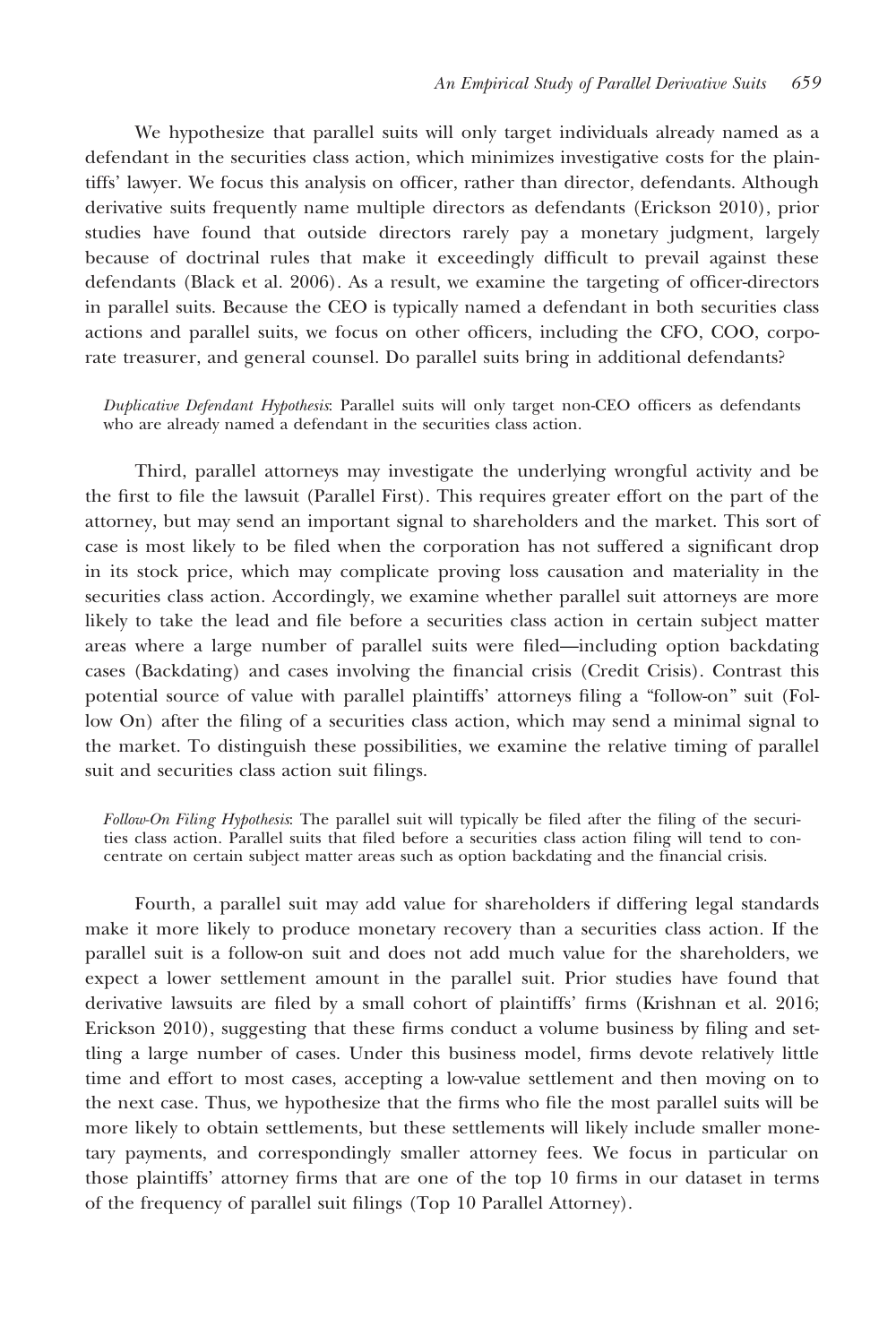Follow-On Low-Value Hypothesis: Follow-on parallel suits will recover smaller settlements than parallel suits filed before the securities class action. The monetary settlement will be smaller for follow-on suits with a top 10 parallel attorney firm. Plaintiffs' attorneys in follow-on suits will also receive lower relative attorney fees for the parallel suit compared with the securities class action.

Fifth, a parallel suit may add value for shareholders if the parallel suit expands on the type of settlement to include forms of nonmonetary settlements. Settlements in state corporate lawsuits often include corporate governance reforms rather than monetary payments. Prior empirical studies, however, have criticized these reforms as mere window dressing used to justify attorney fees. (Erickson 2010; Romano 1991). Building on this prior work, we hypothesize that follow-on parallel suits will tend to have settlements with only corporate governance reforms, particularly when a frequent-filing plaintiffs' attorney firm has filed the parallel suit. If courts are skeptical of the value of the corporate-governance-only settlements, we expect that such settlements will be accompanied by lower attorney's fees. (For these purposes, we compare the fee in the parallel suit with the fee award in the securities class action.) Lastly, we expect that these suits will also correlate with less work expended by the parallel suit plaintiffs' attorneys compared with the securities class action. We conjecture that governance settlements are being used to justify fees in cases with no monetary recovery.

Window Dressing Hypothesis: Follow-on parallel suits will tend to have more settlements with no monetary recovery and only corporate governance reforms. The incidence of corporategovernance-only settlements will also be higher for parallel suits with a top 10 parallel attorney firm. Corporate-governance-only settlements will correlate with lower relative attorney fees for the parallel suit compared with the securities class action. These suits will also correlate with less work expended by the parallel suit plaintiffs' attorneys compared with the work done by plaintiffs' attorneys in the accompanying securities class action.

# III. Sample

We begin constructing our sample with all companies named as defendants in securities class actions between July 1, 2005 and December 31, 2008. We obtained information relating to these lawsuits from Cornerstone Research and the Securities Class Action Clearinghouse, which attempt to collect all such cases (a realistic goal given the required public notice of filing). We identified 582 securities class actions. From the securities class action complaint, we collected information on the filing date and the court, the alleged misconduct, causes of action, and the defendants. We also identified the attorneys representing the lead plaintiff and class. From the settlement notices, we collected the settlement amount and the attorney fees requested and awarded. We obtained market capitalization data from CRSP.

We then searched for parallel corporate law actions for each of our securities class action observations. No public notice is required for these suits. Therefore, to find these parallel suits, we relied on keyword searches in: (1) the "Legal Proceedings" disclosure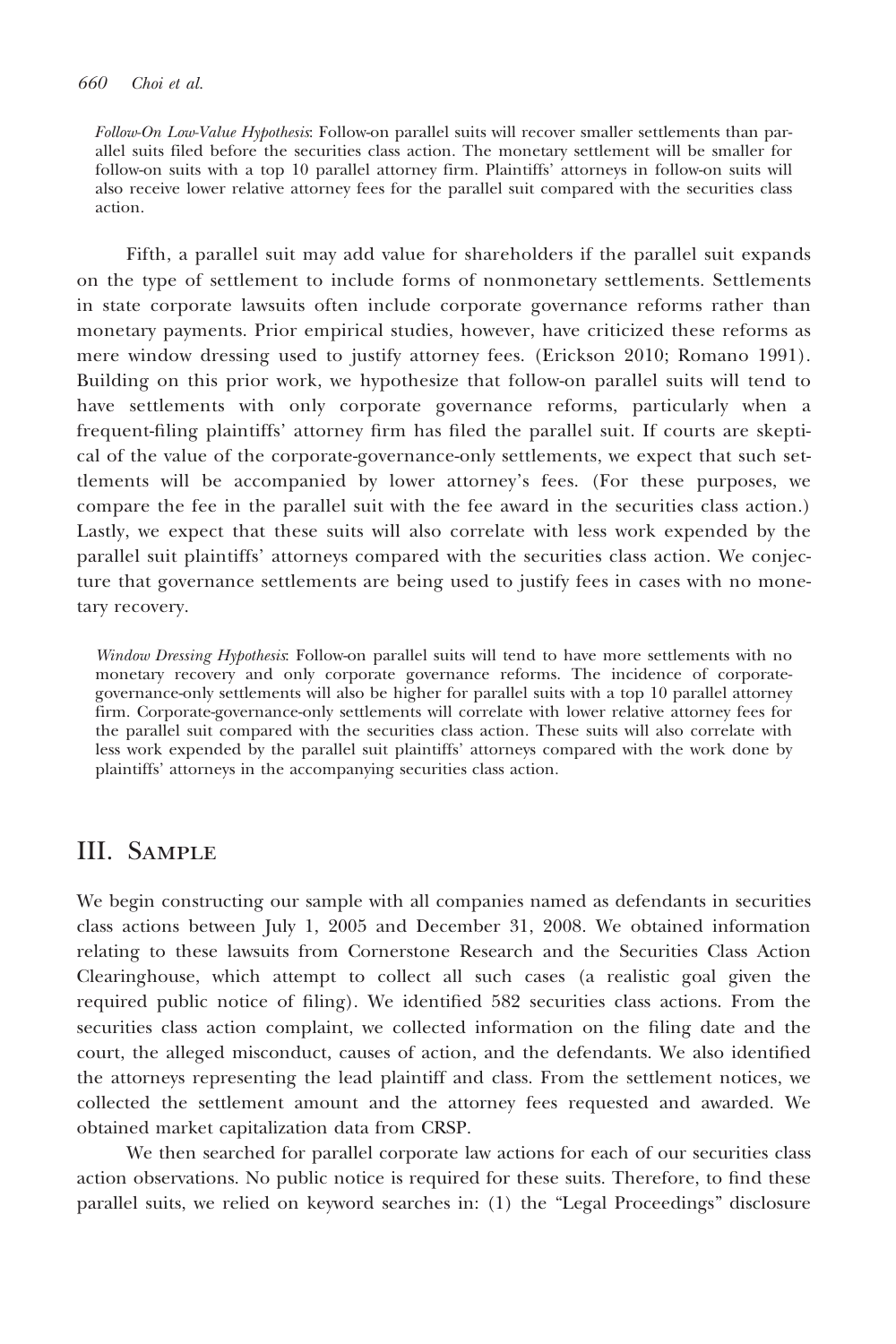|                        |     | Securities Class Action<br>Without Parallel Suit     |                | Securities Class Action With<br>Parallel Suit |         |
|------------------------|-----|------------------------------------------------------|----------------|-----------------------------------------------|---------|
| Year                   | N   | Percent                                              | N              | Percent                                       | Total   |
| 2005                   | 31  | 43.1                                                 | 41             | 56.9                                          | 72      |
| 2006                   | 45  | 38.8                                                 | 71             | 61.2                                          | 116     |
| 2007                   | 95  | 56.2                                                 | 76             | 44.4                                          | 171     |
| 2008                   | 147 | 65.9                                                 | 76             | 34.1                                          | 223     |
| Total                  | 318 | 54.6                                                 | 264            | 45.4                                          | 582     |
|                        |     | Panel A: Securities Class Actions and Parallel Suits |                |                                               |         |
| Parallel Court         |     |                                                      | Frequency      |                                               | Percent |
| AZ                     |     |                                                      | 3              |                                               | 1.1     |
| CA                     |     |                                                      | 27             |                                               | 10.2    |
| $_{\rm CO}$            |     |                                                      | $\overline{2}$ |                                               | 0.8     |
| DC                     |     |                                                      | 1              |                                               | 0.4     |
| DE                     |     |                                                      | $\overline{4}$ |                                               | 1.5     |
| FL                     |     |                                                      | $\overline{2}$ |                                               | 0.8     |
| <b>GA</b>              |     |                                                      | $\overline{4}$ |                                               | 1.5     |
| ID                     |     |                                                      | 1              |                                               | 0.4     |
| IL.                    |     |                                                      | $\overline{4}$ |                                               | 1.5     |
| MA                     |     |                                                      | 8              |                                               | 3.0     |
| MD                     |     |                                                      | $\overline{2}$ |                                               | 0.8     |
| MN                     |     |                                                      | $\overline{2}$ |                                               | 0.8     |
| MO                     |     |                                                      | 5              |                                               | 1.9     |
| NC                     |     |                                                      | 1              |                                               | 0.4     |
| NH                     |     |                                                      | 1              |                                               | 0.4     |
| NJ                     |     |                                                      | 3              |                                               | 1.1     |
| NM                     |     |                                                      | 1              |                                               | 0.4     |
| NY                     |     |                                                      | 6              |                                               | 2.3     |
| OH                     |     |                                                      | 3              |                                               | 1.1     |
| PA                     |     |                                                      | $\overline{2}$ |                                               | 0.8     |
| TN                     |     |                                                      | 1              |                                               | 0.4     |
| <b>TX</b>              |     |                                                      | $\overline{4}$ |                                               | 1.5     |
| UT                     |     |                                                      | 1              |                                               | 0.4     |
| <b>WA</b>              |     |                                                      | $\overline{4}$ |                                               | 1.5     |
| WI                     |     |                                                      | $\mathbf{1}$   |                                               | 0.4     |
| Federal District Court |     |                                                      | 171            |                                               | 64.8    |
| Total                  |     |                                                      | 264            |                                               | 100.0   |

## Table 1: Descriptive Statistics

|                      | T ALIBER VI. (MELIRIKRES VIRTIS) (VIRTINIS ALIBA T ALIBRARIA VIRTIS) |                       |                               |
|----------------------|----------------------------------------------------------------------|-----------------------|-------------------------------|
| Variable             | <i>Securities Class Actions</i>                                      | <b>Parallel Suits</b> | <b>Settled Parallel Suits</b> |
|                      | %                                                                    | %                     | %                             |
| Government           | 40.1                                                                 | 50.6                  | 63.4                          |
| Backdating           | 6.6                                                                  | 12.9                  | 21.5                          |
| <b>Credit Crisis</b> | 14.9                                                                 | 8.7                   | 7.5                           |
| Restatement          | 22.8                                                                 | 33.7                  | 44.1                          |
| Follow On            |                                                                      | 80.8                  | 77.8                          |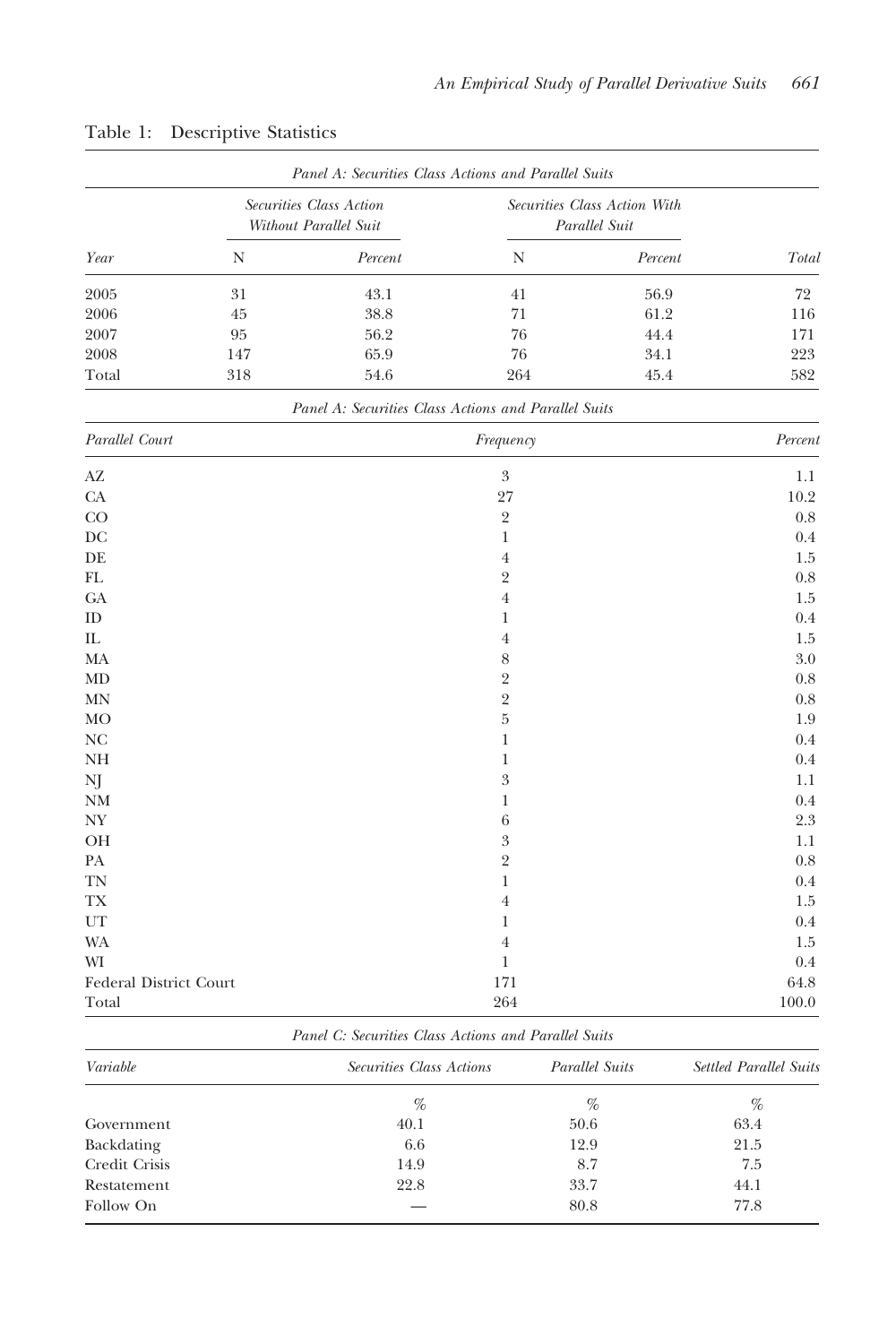### Table 1 Continued

|                                                                           | Panel C: Securities Class Actions and Parallel Suits               |                       |                                               |                                  |                                              |                                                          |
|---------------------------------------------------------------------------|--------------------------------------------------------------------|-----------------------|-----------------------------------------------|----------------------------------|----------------------------------------------|----------------------------------------------------------|
| Variable                                                                  | Securities Class Actions                                           |                       |                                               | <b>Parallel Suits</b>            |                                              | <b>Settled Parallel Suits</b>                            |
| Rule $10b-5$                                                              | 83.2                                                               |                       |                                               |                                  |                                              |                                                          |
| Section 11                                                                | 24.3                                                               |                       |                                               |                                  |                                              |                                                          |
| Top Officer                                                               | 89.7                                                               |                       |                                               | 80.7                             |                                              | 90.3                                                     |
| Non-CEO Defendant                                                         | 82.8                                                               |                       |                                               | 77.3                             |                                              | 88.2                                                     |
| <b>Accounting Firm</b>                                                    | 9.1                                                                |                       |                                               |                                  |                                              |                                                          |
| <b>Investment Bank</b>                                                    | 14.2                                                               |                       |                                               |                                  |                                              |                                                          |
| Top 10 Attorney                                                           | 56.5                                                               |                       |                                               | 48.9                             |                                              | 65.6                                                     |
| <b>SDNY</b>                                                               | 31.4                                                               |                       |                                               |                                  |                                              |                                                          |
| Number of Class Action Filings                                            | 3.2                                                                |                       |                                               |                                  |                                              |                                                          |
| Delaware                                                                  |                                                                    |                       |                                               | 1.5                              |                                              | 2.2                                                      |
| Settled                                                                   |                                                                    |                       |                                               | 38.1                             |                                              |                                                          |
|                                                                           | Mean (Billions)                                                    |                       |                                               | Mean (Billions)                  |                                              | Mean (Billions)                                          |
| Market Cap                                                                | 12.770                                                             |                       |                                               | 10.885                           |                                              | 8.464                                                    |
| Ν                                                                         | 582                                                                |                       |                                               | 264                              |                                              | 93                                                       |
|                                                                           | Panel D: Parallel and Class Action Suit Settlement Characteristics |                       |                                               |                                  |                                              |                                                          |
|                                                                           | Securities Class<br>Action Only                                    |                       | Securities Class<br><b>Action Settlements</b> | Parallel Suit                    | Settlements with<br>Corresponding Securities | Combined Parallel Suit<br><b>Class Action Settlement</b> |
| Variable                                                                  | <b>Settlements</b>                                                 |                       | with a Parallel Suit                          | <b>Settlements</b>               | (If Both Settled)                            |                                                          |
| N                                                                         | 132                                                                |                       | 155                                           | 82                               | 73                                           |                                                          |
| Amount (Millions)                                                         | \$28.873                                                           |                       | \$60.205                                      | \$20.827                         | \$70.959                                     |                                                          |
| Ratio of Parallel Settlement to                                           |                                                                    |                       |                                               |                                  | 17.1%                                        |                                                          |
| Securities Settlement                                                     |                                                                    |                       |                                               |                                  |                                              |                                                          |
| Corporate Governance                                                      |                                                                    |                       |                                               | 82.8%                            |                                              |                                                          |
| Attorney Fees + Expenses (Millions)                                       | \$5.413                                                            |                       | \$9.989                                       | \$2.486                          | \$12.827                                     |                                                          |
| Ratio of Parallel Attorney<br>$Fees + Expenses to$<br>Securities Attorney |                                                                    |                       |                                               |                                  | 35.7%                                        |                                                          |
| Fees and Expenses                                                         |                                                                    |                       |                                               |                                  |                                              |                                                          |
|                                                                           | Panel E: Parallel Suit Settlement Characteristics                  |                       |                                               |                                  |                                              |                                                          |
|                                                                           |                                                                    |                       |                                               | <b>Parallel Suit Settlements</b> |                                              | p Value of                                               |
|                                                                           | <b>Parallel Suit Settlements</b>                                   |                       |                                               | with No Monetary Recovery;       |                                              | $t$ Test of                                              |
| Variable                                                                  | with Monetary Recovery                                             |                       |                                               | Only Corporate Governance Reform |                                              | Difference                                               |
| N                                                                         | 17                                                                 |                       |                                               | 65                               |                                              |                                                          |
| Amount (Millions)                                                         | \$100.462                                                          |                       |                                               | \$0.000                          |                                              |                                                          |
| Ratio to Securities Settlement                                            | 52.5%                                                              |                       |                                               | $0.0\%$                          |                                              |                                                          |
| Corporate Governance                                                      | 70.6%                                                              |                       |                                               | 100.0%                           |                                              |                                                          |
| Attorney Fees + Expenses (Millions)                                       | \$7.202                                                            |                       |                                               | \$1.366                          |                                              | 0.0000                                                   |
| Panel F: Parallel First Compared with Follow-On Parallel Suit Settlements |                                                                    |                       |                                               |                                  |                                              |                                                          |
| Variable                                                                  |                                                                    | <b>Parallel First</b> |                                               | Follow On                        |                                              | p Value                                                  |

 $N$  and  $19$  61

Amount (Millions) \$65.400 \$7.627 0.036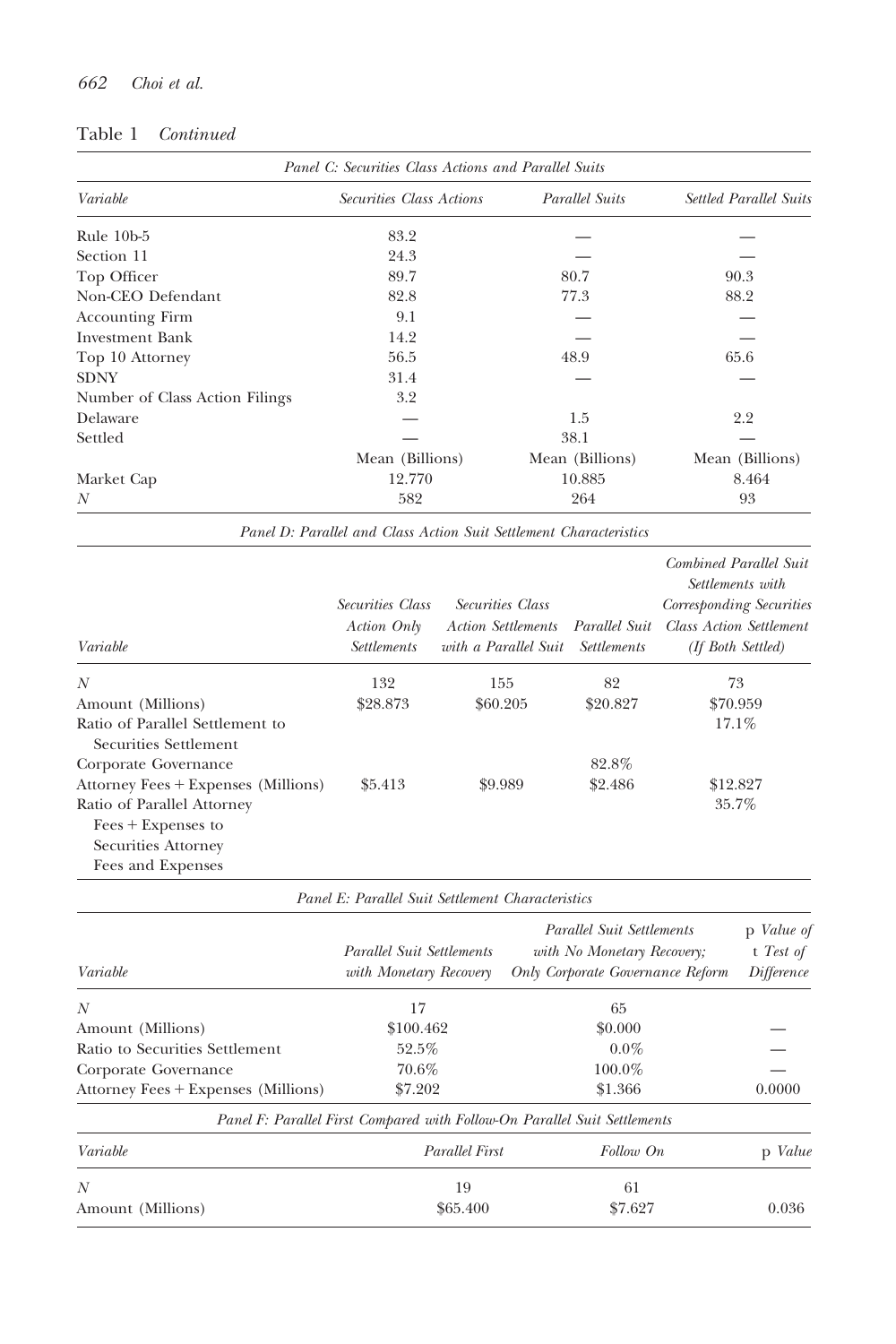|                                     | Panel F: Parallel First Compared with Follow-On Parallel Suit Settlements |           |         |
|-------------------------------------|---------------------------------------------------------------------------|-----------|---------|
| Variable                            | Parallel First                                                            | Follow On | p Value |
| Ratio to Securities Settlement      | 0.397                                                                     | 0.089     | 0.001   |
| Corporate Governance                | 0.800                                                                     | 0.843     | 0.655   |
| Attorney Fees + Expenses (Millions) | \$6.373                                                                   | \$1.293   | 0.000   |
| <b>Attorney Fees Ratio</b>          | 0.862                                                                     | 0.212     | 0.000   |

#### Table 1 Continued

NOTE: N represents the number of observations for which we have data on parallel suit settlement amounts. We do not have settlement amount and other data relating to the settlement for 11 of the parallel suits settlements. The Ratio of Parallel Settlement to Securities Settlement is not defined where the Securities Settlement is \$0. This occurred in two observations in the dataset; in both, the Parallel Settlement was also equal to \$0. The Ratio of Parallel Attorney Fees 1 Expenses to Securities Attorney Fees and Expenses is not defined where the Securities Attorney Fees and Expenses is \$0. This did not occur in any observations in the dataset. We also lack information on whether the securities class action or parallel suit was filed first for two of the observations.

item in companies' periodic filings with the SEC and (2) Bloomberg Law.<sup>1</sup> If we identified potential matches, we reviewed the complaints to confirm that the misconduct was the same as that alleged in the securities class action. We included suits, whether derivative or class action, if the state corporate law suit was based on the same alleged misconduct as the securities class action.

For the parallel actions, we used the docket entries on Bloomberg Law to collect the date of filing, the court, the defendants, whether there was a motion to dismiss or a motion for summary judgment, and the outcome $(s)$ . We also collected settlement information, including the amount of any monetary settlement, any corporate governance reforms included as part of the settlement, the attorney fee and expenses requested and awarded, and the attorneys' hours and any multiplier. For many of the companies in our sample, there was more than one derivative or corporate class action suit filed based on the same allegations. If there were multiple suits, we included in the sample only the suit producing the most substantial relief for the plaintiffs. In a number of cases, settlements resolved more than one case. If multiple suits were resolved, we attributed the entire settlement to the case included in the sample. Thus, the construction of our sample maximizes the recovery attributed to the included parallel suits. Table 1 presents descriptive statistics for the sample.

From Panel A of Table 1 note that 264 of the 582 securities class actions had a parallel suit (45.4 percent of our sample). Panel B of Table 1 provides a breakdown of the parallel suits by state court as well as how many were in federal district court. Note that the majority of parallel suits are filed in federal district court, typically the court in which the securities class action is filed. Among those parallel suits filed in state court, 10.2 percent are filed in California state courts. Surprisingly, only four (1.5 percent of

<sup>&</sup>lt;sup>1</sup>We rejected the alternative approach of proceeding in the opposite direction, that is, starting with the population of state corporate lawsuits, as not logistically feasible. Many jurisdictions do not have online docket systems and public companies do not consistently report state corporate lawsuits in their public filings.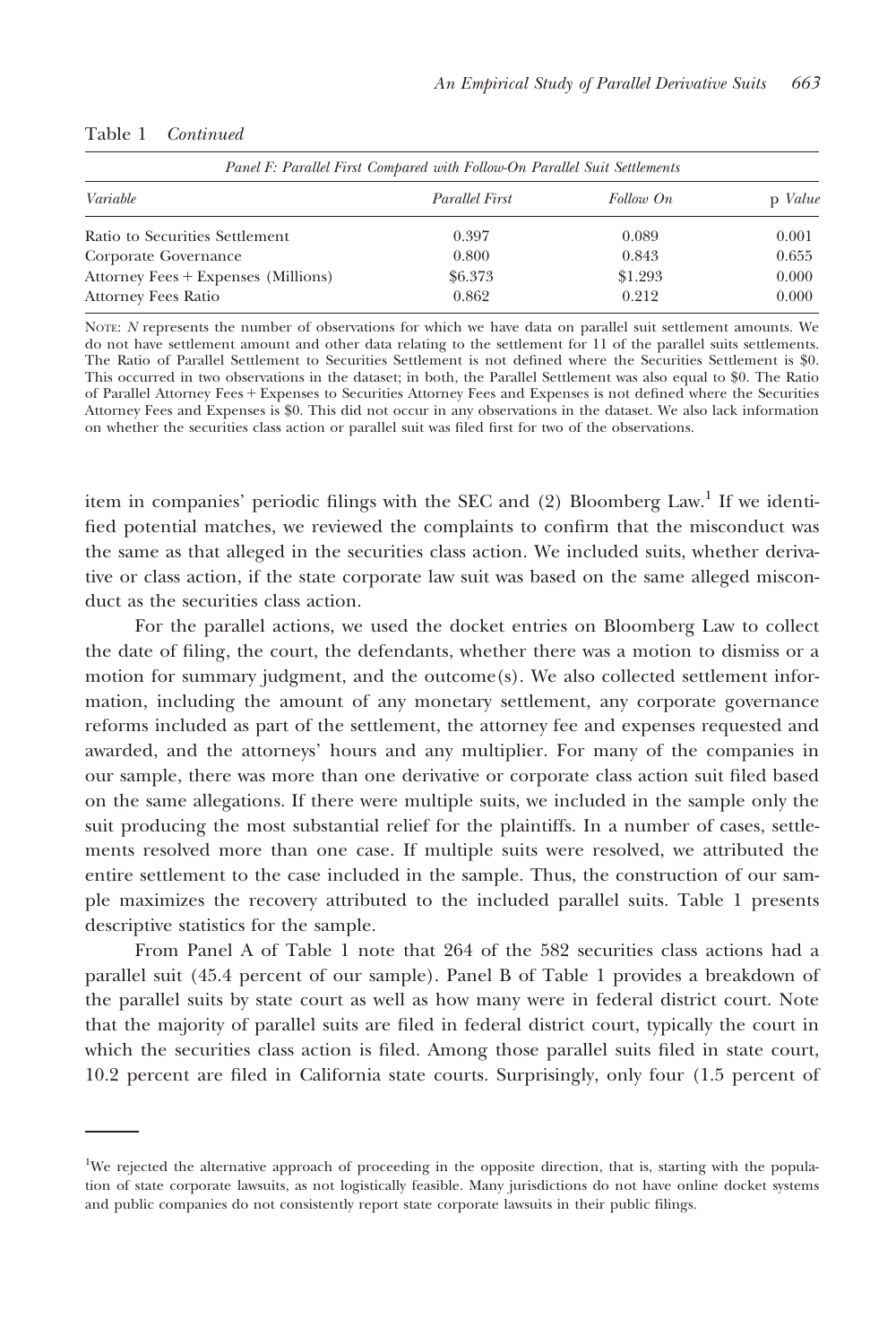the parallel suits) are filed in Delaware, despite the prevalence of Delaware incorporation for public companies. Recall that our sample period is prior to the trend among Delaware corporations to adopt forum selection clauses in their bylaws, which is primarily a response to acquisition-related lawsuits.

We see a high incidence of highly salient allegations in both the securities class actions and in the parallel suits. In particular, from Panel C of Table 1 note that allegations involving a government investigation show up in 40 percent of the securities class actions and in over half the parallel suits, and in over 63 percent of the settled parallel suits. This pattern suggests that attorneys filing parallel suits are selective in what they pursue, focusing on targets most likely to yield a settlement. We see a similar pattern with allegations of stock option backdating and restatements of financials. By contrast, allegations arising out of the financial crisis were relatively common for securities class actions, but less so for parallel suits, perhaps driven by the demand requirement that applies to derivative suits. Also notable is the high percentage of parallel suits that are filed after the filing of a securities class action—over 80 percent—suggesting minimal independent investigation by parallel suit attorneys. This high percentage of follow-on suits lends support to the Follow-On Filing Hypothesis.

Focusing on attorneys, we see evidence of substantial concentration among the plaintiffs' bar in both securities class actions and parallel suits. The top 10 securities class actions firms in our sample appear in over 56 percent of the class actions, while the top 10 parallel suit firms appear in almost 49 percent of the parallel suits, and an even more dominant 66 percent of the parallel suits that lead to settlements. Overall, these attorneys are taking on a nontrivial risk in filing parallel suits, with only 38 percent of the suits filed leading to a settlement. This risk no doubt reinforces the need to minimize litigation costs.

Panels D and E of Table 1 provide descriptive statistics for settlements. For the group of securities-class-action-only settlements, the class action resulted in a mean settlement of \$29 million. For securities class actions with a parallel suit, the mean settlement for the class action is \$60 million, while the mean settlement for the parallel suit is \$21 million. As explained below, however, the majority of parallel suits resulted in no monetary recovery. The mean parallel suit settlement of \$21 million is driven by a minority fraction of the parallel suits. The larger settlements for securities class actions with a parallel suit compared with class actions without a parallel suit is consistent with derivative suit attorneys targeting higher-value securities class actions for a parallel suit.

The last column of Panel D of Table 1 reports that the combined settlement amount for parallel suits and the corresponding securities class action is equal to \$71 million. The mean ratio of parallel suit settlement to securities class action settlement is 17.1 percent. Note from Panel E that only 17 out of the 82 parallel suits (21 percent) with a settlement for which we have settlement data result in a monetary recovery. The mean settlement amount for these suits was \$100.4 million, representing 52.5 percent, on average, of the settlement in the securities class action. In contrast, 65 out of the 82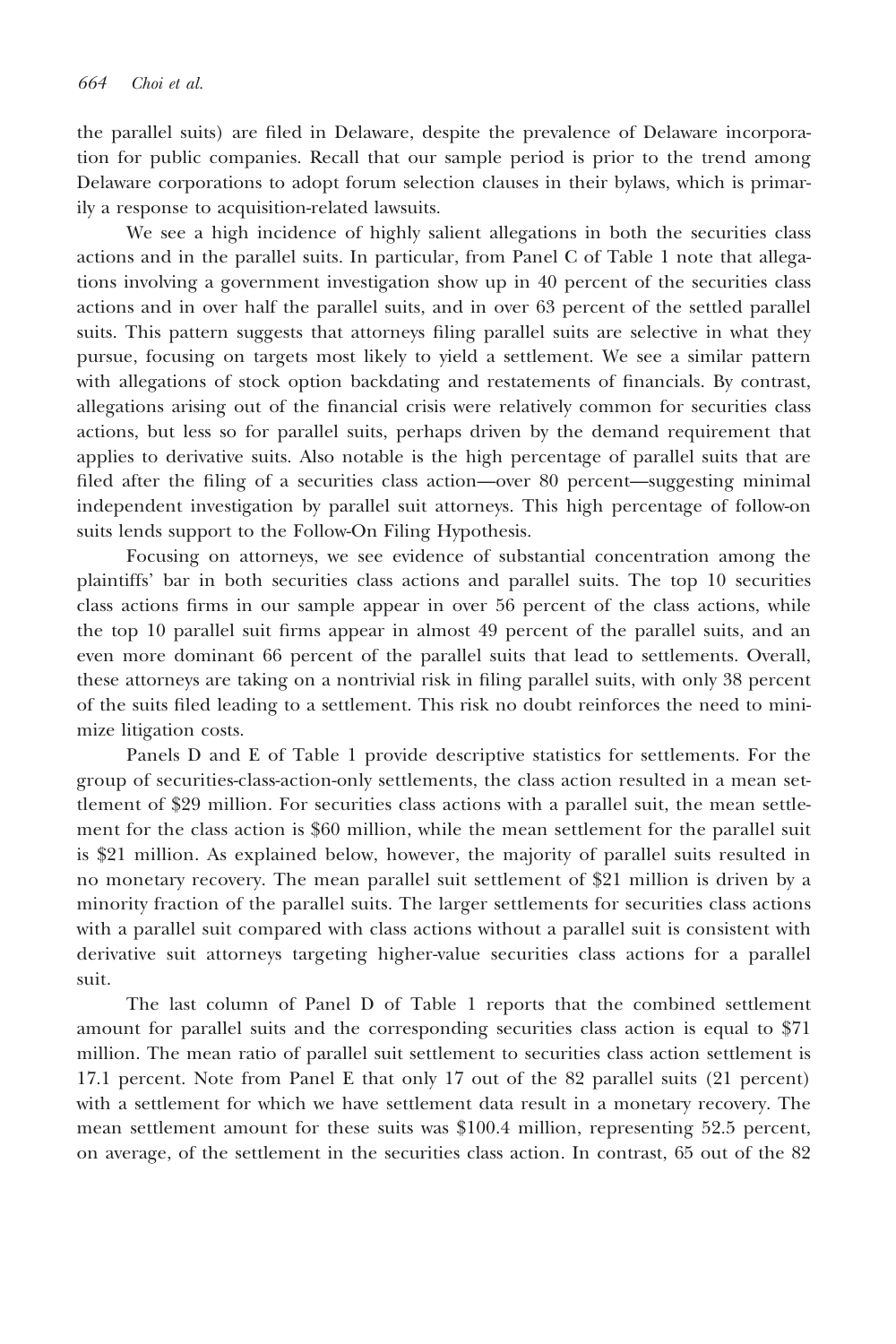(79 percent) parallel suits with a settlement for which we have settlement data resulted in only corporate governance reforms.<sup>2</sup>

The attorney fees were far smaller in the parallel suits than in the securities class actions. Panel D of Table 1 reports that attorneys in the parallel suits were awarded an average of \$2.486 million in fees and expenses, which was 35.7 percent of the amount awarded to the attorneys in the corresponding securities class action. In other words, parallel suits generate smaller overall paydays for plaintiffs' attorneys. For those parallel suit settlements with no monetary recovery and only corporate governance reform, Panel E reports that attorneys were awarded an average of \$1.366 million, which was 28.0 percent of the amount awarded to attorneys in the securities class action; in contrast, for those parallel suit settlements with a positive monetary recovery, attorneys were awarded an average of \$7.202 million, which was 62.2 percent of the amount awarded to attorneys in the securities class action. These figures lend support to the Follow-On Low-Value Hypothesis and the Window Dressing Hypothesis.

Panel F of Table 1 compares settlements in parallel-first suits with the settlements in follow-on suits. The mean settlement is dramatically greater for the parallel-first suits, with a mean of \$65.4 million compared to the mean settlement of \$7.6 million for follow-on suits. The ratio to the settlement in the securities class action is also much greater in the former category, at nearly 40 percent of the securities class action settlement, compared with only 9 percent of the follow-on cases. These numbers are consistent with the Follow-On Low-Value Hypothesis. Attorney fees demonstrate a comparable disparity in favor of the parallel-first suits.

# IV. EMPIRICAL TESTS

#### A. Selection of Parallel Suits

We begin by assessing the selection of cases for parallel litigation to test the Cherry Picking Hypothesis. We first examine whether a securities class action in our sample had a parallel derivative suit or not. We estimate the following logit model on all securities class actions. We use Parallel, defined as equal to 1 if the securities class action has a parallel suit and 0 otherwise, as the dependent variable.

> $Prob(Parallel)_i = \alpha + \beta_{1i}Restatement_i + \beta_{2i}Backdating_i$  $+$   $B_{3i}$ Class Action Filings  $+$   $B_{4i}$ Credit Crisis<sub>i</sub>  $+$  B<sub>5i</sub>CRSP<sub>i</sub>+ $\varepsilon$ <sub>i</sub>

We include Restatement as an obvious indicia of wrongdoing. We also include an indicator variable for whether the underlying allegations involve backdating claims

<sup>2</sup> The mean \$21 million for all parallel suits is obtained from the 17 parallel suits with a mean settlement amount of \$100.4 million and 65 parallel suits with no monetary recovery.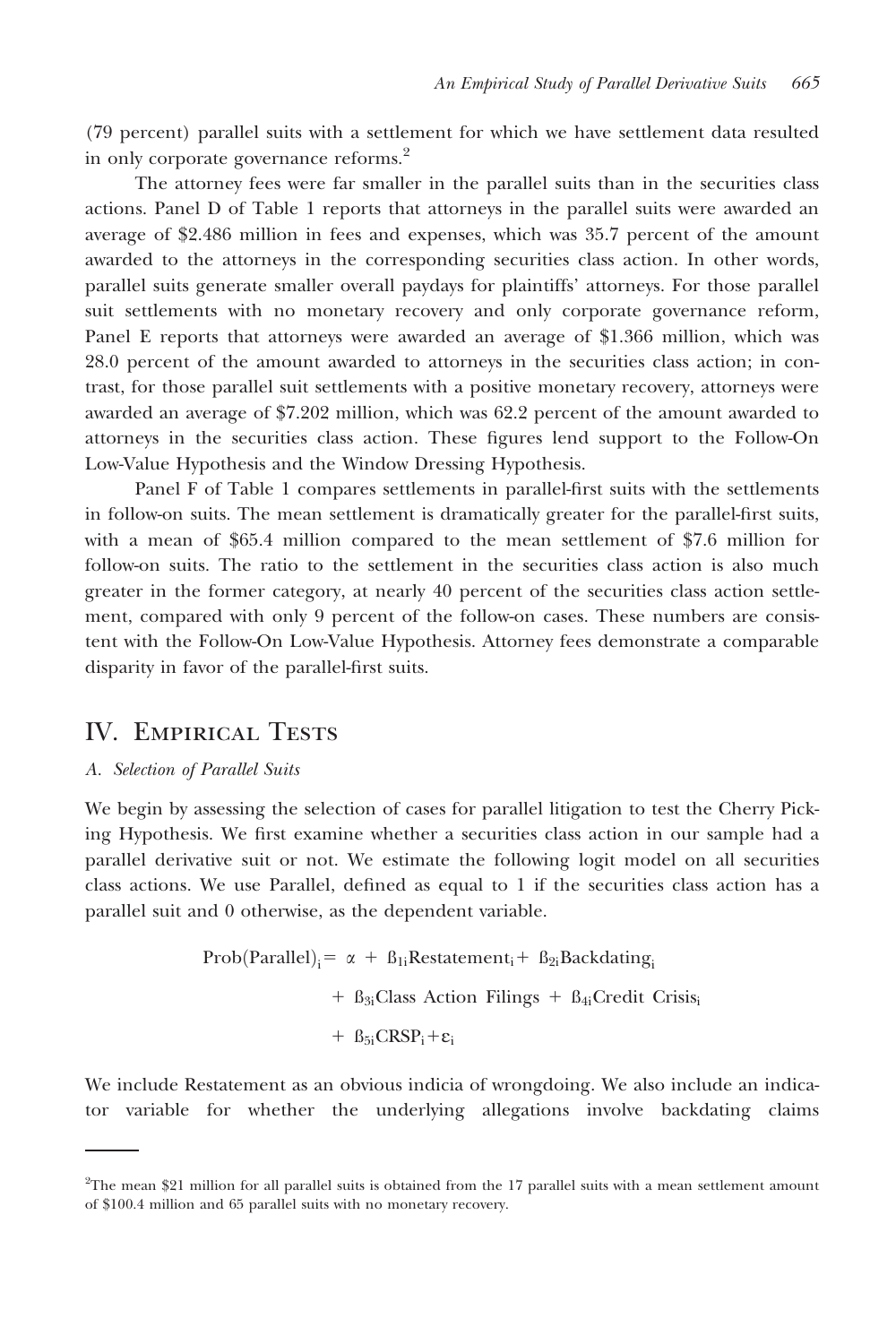#### 666 Choi et al.

|                             | Model 1       | Model 2       |
|-----------------------------|---------------|---------------|
|                             | Parallel Suit | Parallel Suit |
| Restatement                 | $0.693**$     | 1.119**       |
|                             | (2.91)        | (3.64)        |
| Backdating                  | $1.871**$     | $2.160**$     |
|                             | (3.40)        | (2.79)        |
| Credit Crisis               | $-0.702*$     | $-1.426**$    |
|                             | $(-2.46)$     | $(-3.28)$     |
| <b>Class Action Filings</b> | $0.148**$     | $0.139**$     |
|                             | (3.92)        | (2.91)        |
| <b>CRSP</b>                 | 1.946**       |               |
|                             | (5.12)        |               |
| Log Market Cap              |               | $0.141*$      |
|                             |               | (2.32)        |
| Constant                    | $-2.514**$    | $-1.051$      |
|                             | $(-6.34)$     | $(-1.62)$     |
| <b>Industry Effects</b>     | No            | Yes           |
| N                           | 571           | 381           |
| Pseudo $R^2$                | 0.148         | 0.144         |

Table 2: Logit Model for the Presence of a Parallel Suit

 $p < 0.10$ ; \* $p < 0.05$ ; \*\* $p < 0.01$ .

NOTE: Sample is securities class actions filed between July 1, 2005 and December 31, 2008 that were filed prior to any parallel suit. Logit model; dependent variable is coded as 1 if securities class action has a parallel suit, and 0 otherwise. z statistics in parentheses.

(Backdating). A large number of derivative suits were filed involving backdating; derivative suit plaintiffs' attorneys may have taken more of a lead role in these actions relative to other parallel suits. We also include an indicator variable for whether the underlying allegations involve a credit-crisis-related claim (Credit Crisis). Similar to Backdating suits, the large number of credit-crisis-related derivative suits may have led derivative suit plaintiffs' attorneys to take more of a lead in such actions. We also include the number of complaints filed in the securities class action as a measure of the plaintiffs' bar's interest in the suit. Finally, we include an indicator variable for whether the defendant firm has stock price data in the Center for Research in Security Prices (CRSP). CRSP tracks firms with stock listed for trading on major securities exchanges, including the NYSE, AMEX, and NASDAQ. The non-CRSP firms, for which we lack data on market capitalization, typically are smaller in size and unable to meet the listing requirements of the exchanges. The CRSP variable therefore is correlated with the size of the defendant firm.

We find evidence that the key driver for the presence of a parallel suit is whether the company makes a restatement. From Model 1 of Table 2, note that the coefficient on Restatement is both positive and significant at the 1 percent level. This is consistent with the Cherry Picking Hypothesis. From Model 1 of Table 2, also note that the coefficient on Backdating is positive and significant at the 1 percent level, while the coefficient for Credit Crisis is negative and significant at the 5 percent level. The coefficients on Number of Class Action Filings is positive and significant at the 1 percent level in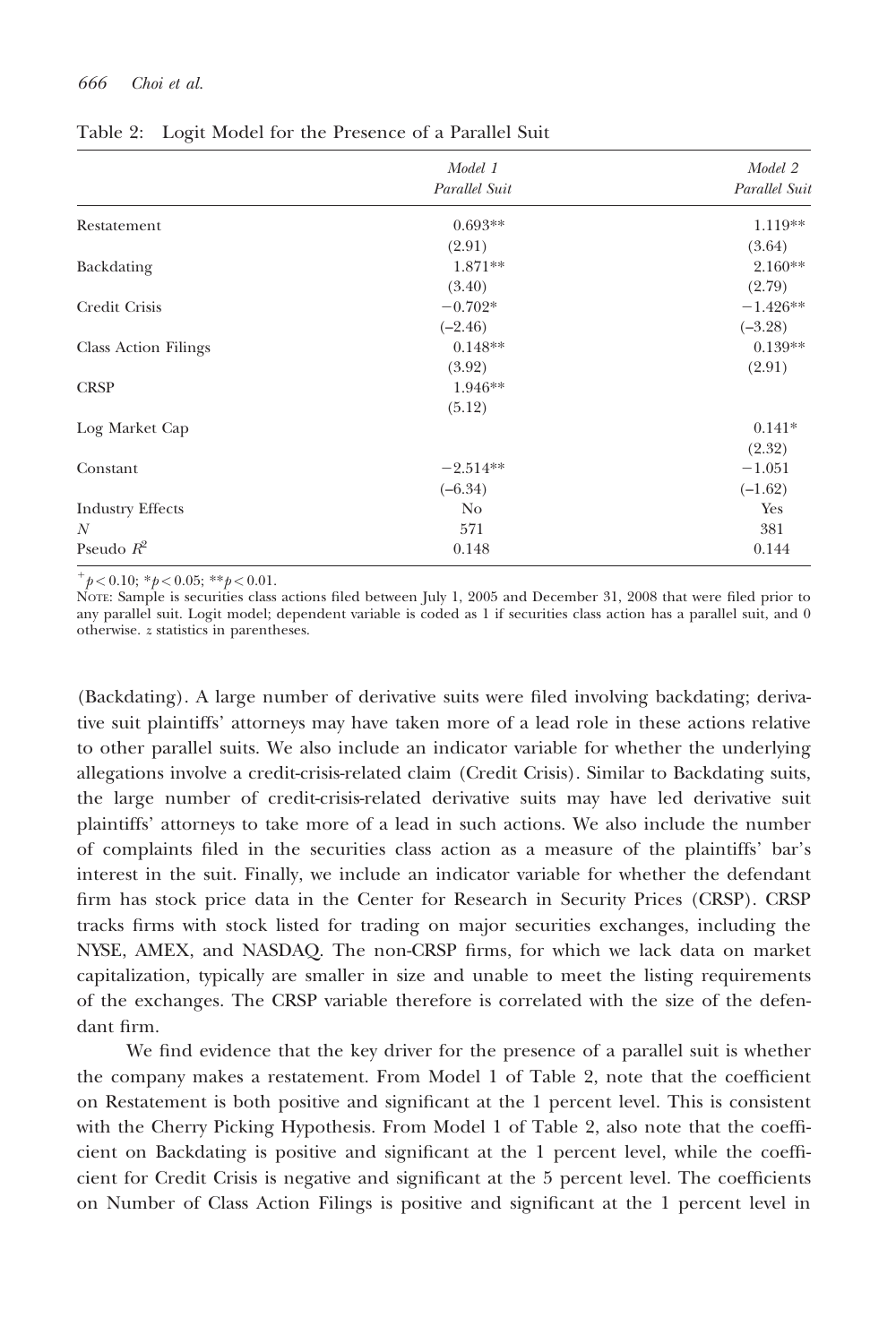|                                       | N   | <b>Class Action</b><br>$Non-CEO$<br>$Defendant = 0$ | N   | Class Action<br>Non-CEO<br>$Defendant = 1$ | p Value |
|---------------------------------------|-----|-----------------------------------------------------|-----|--------------------------------------------|---------|
| Parallel Suit Non-CEO Defendant $= 0$ | 87  | 87.0%                                               | 290 | $60.2\%$                                   |         |
| Parallel Suit Non-CEO Defendant $= 1$ | 13  | 13.0%                                               | 192 | 39.8%                                      |         |
| Total                                 | 100 | $100.0\%$                                           | 482 | $100.0\%$                                  | 0.000   |
|                                       |     | <b>Class Action</b>                                 |     | Class Action                               |         |
|                                       |     | Dismissed                                           |     | <b>Settled</b>                             |         |
| Parallel Suit Settled $= 0$           | 82  | 85.4%                                               | 64  | $45.1\%$                                   |         |
| Parallel Suit Settled $= 1$           | 14  | 14.6%                                               | 78  | 54.9%                                      |         |
| Total                                 | 96  | 100.0%                                              | 142 | 100.0%                                     | 0.000   |

Table 3: Parallel Versus Class Action Suits

NOTE: p value is from a chi<sup>2</sup> test of the difference in proportions between the Class Action Non-CEO Defendant  $= 0$  and Class Action Non-CEO Defendant  $= 1$  groups and the Class Action Dismissed and Class Action Settled groups.

both models. The greater the interest and competition among plaintiffs' attorneys in the class action, the greater is the likelihood of a parallel suit. Size is also an important factor for a parallel suit. The coefficient on CRSP, a proxy for a larger company, is positive and significant at the 1 percent level.

We reestimate Model 1 for only those observations with CRSP market data. We replaced CRSP with the log of the market capitalization and indicator variables for the one-digit SIC industry code. Reported in Model 2 of Table 2, we obtained the same qualitative results as in Model 1.

To test further the Cherry Picking Hypothesis, we include an indicator variable for the presence of a related government action into the same underlying allegations (Government) to the models in Table 2. The presence of a related government action may indicate more serious underlying offenses. Unreported, we find similar qualitative results as in Table 2. The coefficients on Government are positive and significant at the 1 percent level in the models. Government is positively correlated with the incidence of a parallel suit, consistent with the Cherry Picking Hypothesis. Nonetheless, we are unable to determine the relative timing of the related government action and the parallel suit and cannot rule out the possibility that the government action is filed in response to the parallel suit.

Our selection tests focus on whether a corporate defendant targeted in a securities class action also faces a parallel suit, but both securities class actions and parallel suits may target other defendants. To test the Duplicative Defendant Hypothesis, we collected the frequencies of securities class actions and parallel suits that target a non-CEO officer defendant, including the CFO, COO, treasurer, and general counsel. As reported in Table 3, when a securities class action names a non-CEO officer as a defendant (which occurred in 482 out of the 582 observations in our dataset), a parallel suit targets a non-CEO officer as a defendant in only 39.8 percent of the cases (or in 192 observations in our dataset). When the securities class action does not name a non-CEO officer as a defendant (which occurred in the remaining 100 observations in our dataset), the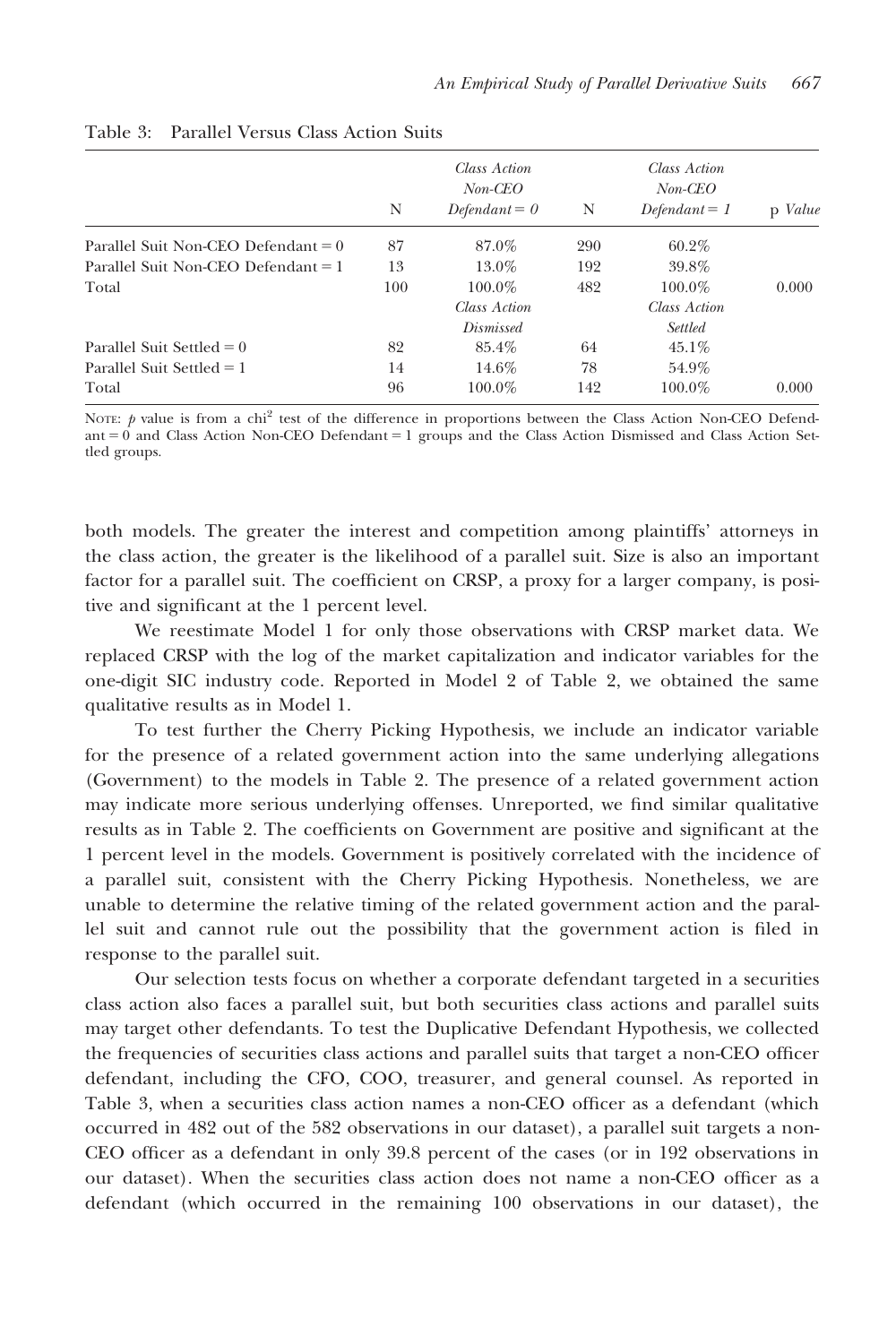parallel suit targets a non-CEO officer in only 13.0 percent of the cases (or in only 13 observations in our dataset). The difference in these percentages is significant at the 1 percent confidence level. The cases where a parallel suit targets a non-CEO officer, but the class action does not, are arguably those cases where the parallel suit may add deterrence value by targeting additional individual defendants, but this happens infrequently. Instead, if anything, parallel suits tend to target non-CEO officers only when that officer has already been named a defendant in a securities class action, which is consistent with the Duplicative Defendant Hypothesis.

It is possible that parallel suits add value if they produce settlements when the class action does not. Table 3 also compares the percentage of parallel suits that settle when the corresponding class action is dismissed and settled. Note that 54.9 percent of the parallel suits (78 out of 142 parallel suits) are settled for the group of cases where the securities class action settles. In comparison, only 14.6 percent of the parallel suits (or 14 out of 96 parallel suits) are settled for the group of cases where the securities class action is dismissed. This difference is significant at the 1 percent confidence level. Although there are 14 instances where a parallel suit settles when the securities class action does not, these represent only a small fraction (between 5 and 6 percent) of the parallel suits in our sample. Moreover, only one of these 14 parallel suit settlements resulted in a monetary recovery.

#### B. Timing of Parallel Suits

We next examine whether parallel suits are filed before or at the same time as the securities class action, focusing only on those observations with both a securities class action and a parallel suit. Note from Table 1 that for those securities class actions with a parallel suit, over 80 percent of the parallel cases were filed after the securities class action filing, consistent with the Follow-On Filing Hypothesis. We examine the factors that correlate with parallel suits that are filed after the class action (Follow On) in the following logit model estimated for the subset of class actions with a parallel suit with Follow  $On = 1$  or  $= 0$  as the dependent variable.

> Prob(Follow On)<sub>i</sub> =  $\alpha$  +  $\beta_{1i}$ Restatement<sub>i</sub> +  $\beta_{2i}$ Backdating<sub>i</sub>  $+$   $\beta_{3i}$ Credit Crisis<sub>i</sub> +  $\beta_{4i}$ CRSP<sub>i</sub> +  $\beta_{5i}$ Top 10 Parallel Attorney<sub>i</sub> +  $\varepsilon$ <sub>i</sub>

We include the same explanatory variables as in Model 1 of Table 2 and add an indicator variable for a top 10 parallel suit attorney firm appearing in the parallel suit (Top 10 Parallel Attorney). This variable tests whether such attorneys follow a volume strategy that would lead them to expend fewer resources investigating claims and instead rely more on copying existing class action suits. We report the results in Table 4.

The multivariate results in Table 4 indicate that the coefficient on Restatement is not significantly different from zero. Although there is some evidence in support of the Cherry Picking Hypothesis for the incidence of a parallel action, cherry picking does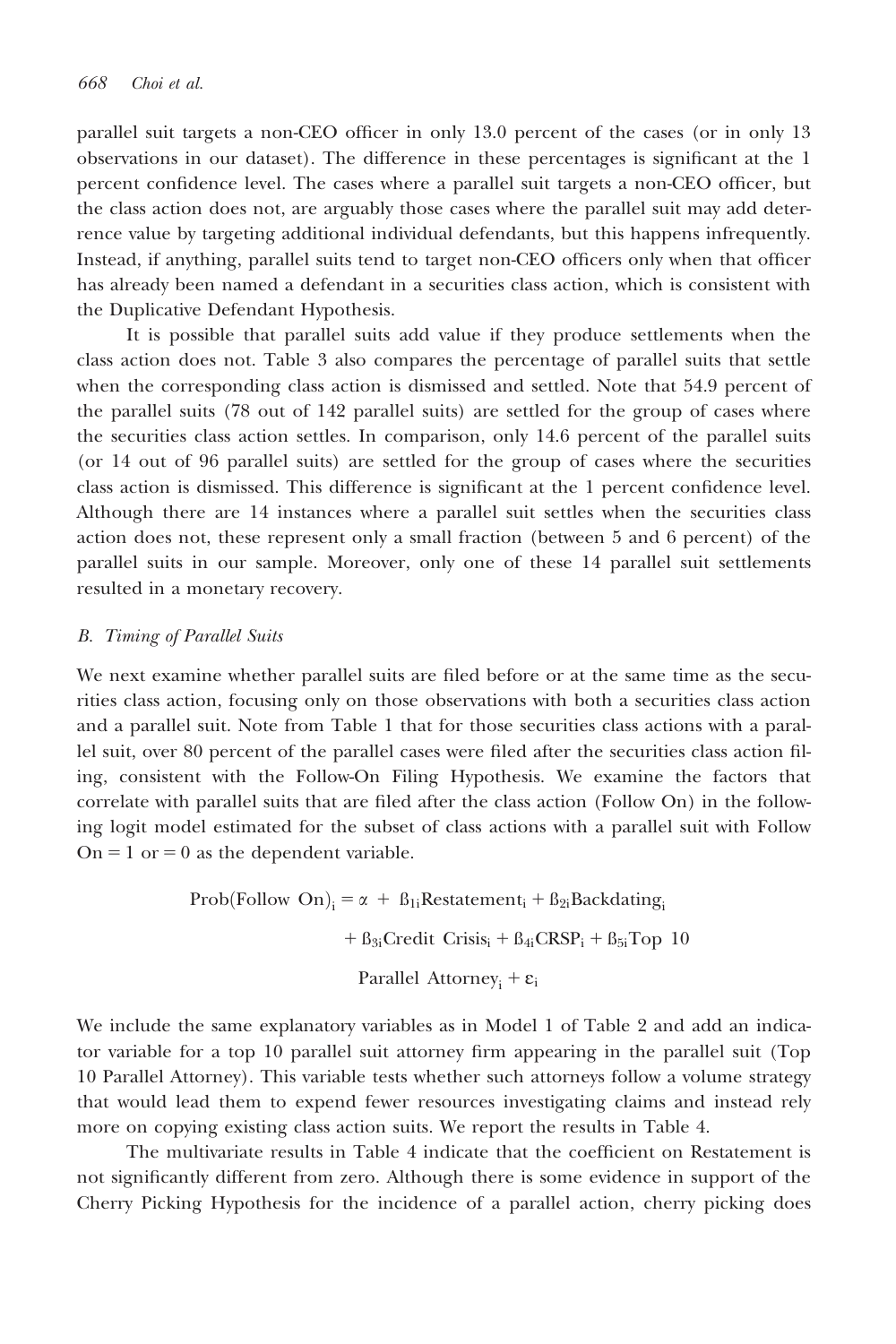|                          | Parallel Suit |
|--------------------------|---------------|
| Restatement              | $-0.014$      |
|                          | $(-0.04)$     |
| Backdating               | $-2.749**$    |
|                          | $(-5.95)$     |
| <b>Credit Crisis</b>     | $-1.134*$     |
|                          | $(-2.23)$     |
| <b>CRSP</b>              | $-0.596$      |
|                          | $(-0.54)$     |
| Top 10 Parallel Attorney | $0.718*$      |
|                          | (2.02)        |
| Constant                 | $2.151*$      |
|                          | (1.98)        |
| $\boldsymbol{N}$         | 264           |
| Pseudo $R^2$             | 0.170         |

Table 4: Logit Model for Parallel Suit Filed After Securities Class Action

 $^{+}p<0.10;$  \* $p<0.05;$  \*\* $p<0.01$ .

NOTE: Sample is securities class actions filed between July 1, 2005 and December 31, 2008 accompanied by parallel suit. Logit model; dependent variable is coded as 1 if securities class action has a parallel suit that is filed after the class action, and 0 if securities class action has a parallel suit filed prior to or at the same time as the class action. z statistics in parentheses.

not seem to drive the relative timing of a parallel suit and class action.<sup>3</sup> Models 1 and 2 of Table 4 also report that the coefficients for Backdating and Credit Crisis are negative and significant, indicating that follow-on suits are less prevalent for these types of parallel suits. The coefficient on Top 10 Parallel Attorney is positive and significant at the 5 percent level. This result is consistent with frequent-filing plaintiffs' attorneys following a high-volume, low-expenditure strategy. Follow-on suits allow frequent-filing plaintiffs' attorneys to conserve resources by free riding on the efforts of class action attorneys in identifying litigation targets.

### C. Parallel Suit Case Characteristics

We next compare postfiling case characteristics of parallel-first suits with follow-on suits. We compare the incidence of parallel suits that target non-CEO officers when the securities class action does not name a non-CEO officer as defendant (Parallel Suit Only Non-CEO Officer), whether the parallel suit reached a summary judgment decision (Parallel Suit Summary Judgment), and whether the parallel suit settled first (Parallel Suit Settle First). We report the results in Table 5.

We find that of the 12 cases where the parallel suit targets non-CEO officers when the securities class action does not, 11 occur when there is a follow-on parallel suit. Although parallel suit only non-CEO officer defendants are relatively rare, such suits are

<sup>3</sup> We reestimate the model in Table 4 with the addition of the Government indicator variable. Unreported, we obtain the same qualitative results as in Table 4. In addition, the coefficient on Government is not significantly different from zero.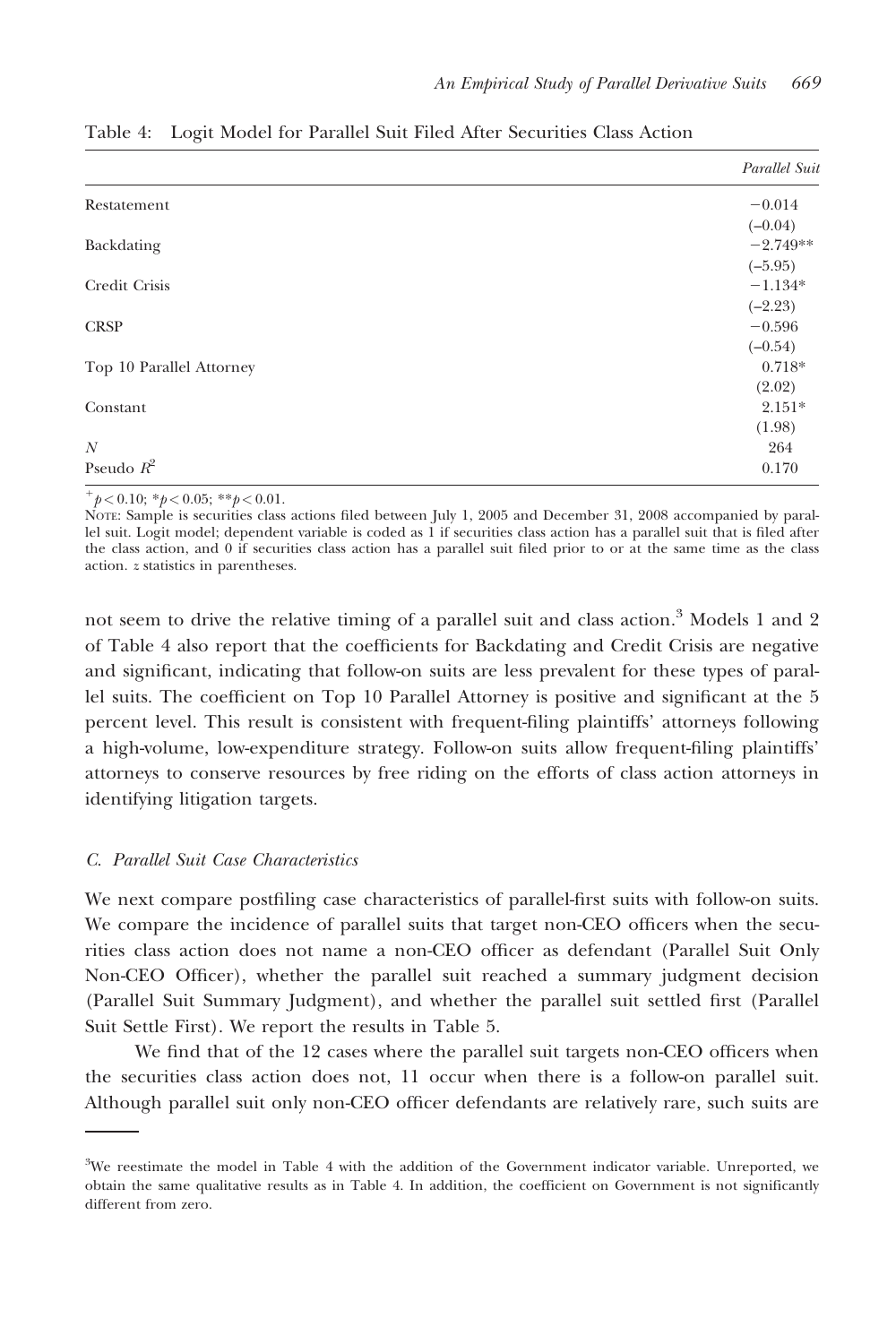|                                               | N  | Parallel First | N              | Follow On | p <i>Value</i> |
|-----------------------------------------------|----|----------------|----------------|-----------|----------------|
| Parallel Suit Only Non-CEO Officer $= 0$      | 48 | 98.0%          | 195            | 94.7%     |                |
| Parallel Suit Only Non-CEO Officer $= 1$      |    | $2.0\%$        | 11             | $5.3\%$   |                |
| Total                                         | 49 | $100.0\%$      | 206            | $100.0\%$ | 0.327          |
| Parallel Suit Summary Judgment Decision $= 0$ | 25 | 89.3%          | 118            | 96.7%     |                |
| Parallel Suit Summary Judgment Decision $= 1$ | 3  | 10.7%          | $\overline{4}$ | 3.3%      |                |
| Total                                         | 28 | 100.0%         | 122            | 100.0%    | 0.093          |
| Parallel Suit Settle First $= 0$              | 8  | $47.1\%$       | 38             | 71.7%     |                |
| Parallel Suit Settle First $= 1$              | 9  | 52.9%          | 15             | 28.3%     |                |
| Total                                         | 17 | $100.0\%$      | 53             | $100.0\%$ | 0.063          |
|                                               |    |                |                |           |                |

Table 5: Parallel-First Versus Follow-On Suits

NOTE:  $p$  value is from a chi<sup>2</sup> test of the difference in proportions between the parallel-first and follow-on groups.

typically a follow-on parallel suit, suggesting that follow-on parallel suits may add value in expanding the targeting of individual defendants, contrary to the Duplicative Defendant Hypothesis. The difference in the incidence of a parallel suit only non-CEO officer defendant between follow-on suits and parallel-first suits is not, however, statistically significant.

Looking to the litigation process, we report in Table 5 that the incidence of parallel suits that reach a summary judgment decision and parallel suits that settle before the securities class action settlement is lower for follow-on suits compared with parallel-first suits (differences significant at the 10 percent level). These findings suggest a more passive litigation strategy for plaintiffs' attorneys prosecuting a follow-on parallel suit, consistent with the Follow-On Low-Value Hypothesis. Follow-on suits tend not to progress as far in the litigation process as parallel-first suits, which is consistent with less investment by plaintiffs' attorneys.

In sum, compared with first-filed parallel suits, follow-on suits are more likely to include non-CEO officer defendants who are not named as defendants in the securities class action, although this difference is not significant. This expanded targeting may indicate greater deterrence for follow-on suits. It may also indicate, however, that with the benefit of knowing who the named defendants in the securities class action are, plaintiffs' attorneys in the follow-on suit may name additional defendants to justify an otherwise duplicative parallel suit. We test this possibility below. Finally, compared with parallel-first suits, plaintiffs' attorneys in follow-on suits appear to take a more passive litigation strategy. They litigate fewer summary judgment motions and are more likely to settle after the securities class action settlement. We next turn to various measures of the value of the outcome of a parallel suit to assess more directly the value of follow-on suits.

#### D. Parallel Suit Outcomes

Our next set of tests looks at the outcome of a parallel suit. We examine three aspects: (1) incidence of settlement; (2) settlement amount; and (3) the inclusion of corporate governance reforms.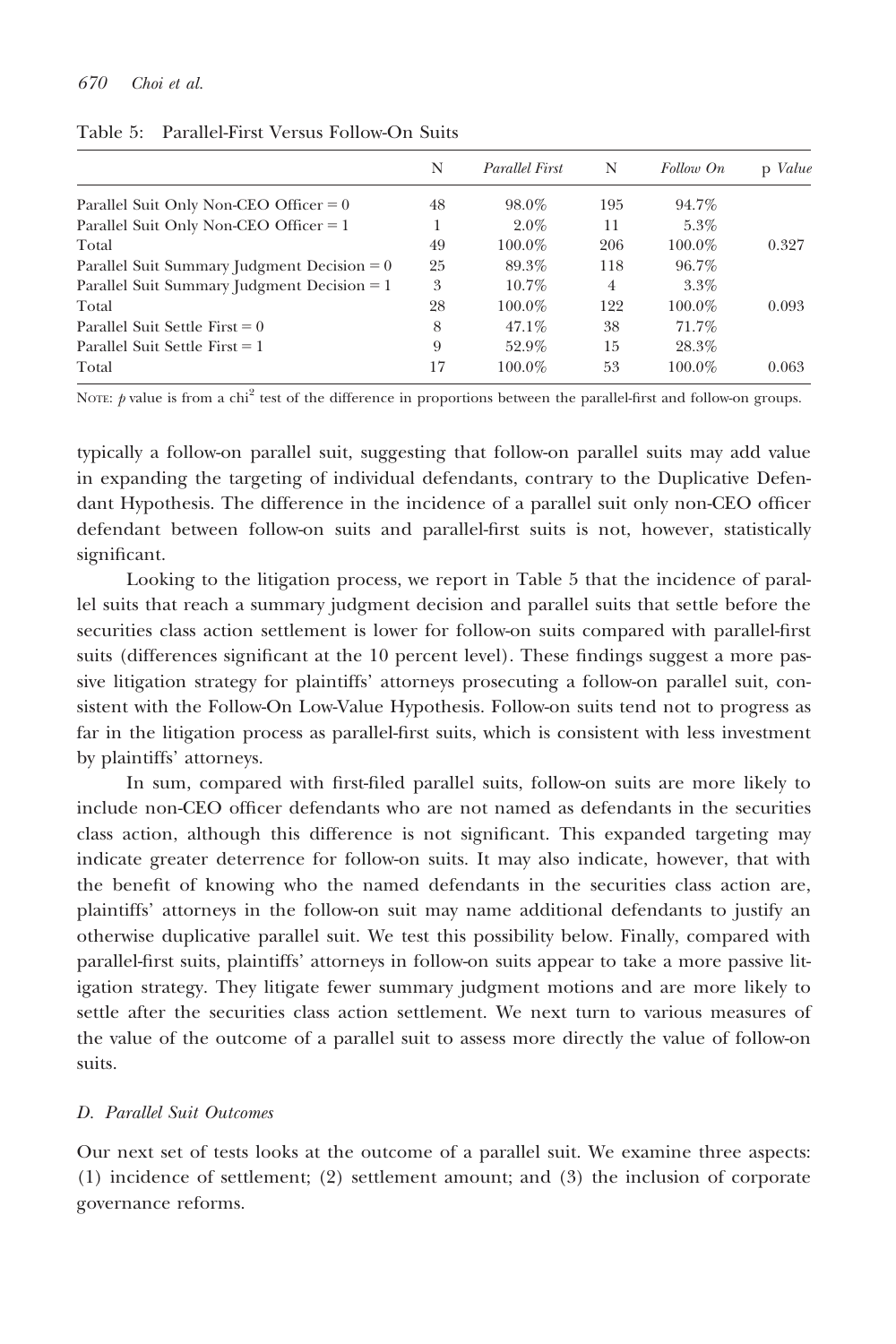|                                             | Model 1<br>Parallel   | Model 2<br>Parallel | Model 3<br>Parallel | Model 4<br>Parallel |
|---------------------------------------------|-----------------------|---------------------|---------------------|---------------------|
|                                             |                       |                     |                     |                     |
|                                             | <b>Suit Settled</b>   | <b>Suit Settled</b> | <b>Suit Settled</b> | <b>Suit Settled</b> |
| Follow On                                   | $-0.303$              | $-0.568$            | $-0.256$            | $-0.529$            |
|                                             | $(-0.85)$             | $(-1.24)$           | $(-0.48)$           | $(-0.76)$           |
| Top 10 Parallel Attorney                    | $0.800**$             | $0.844*$            | 0.872               | 0.898               |
|                                             | (2.82)                | (2.45)              | (1.33)              | (1.08)              |
| Follow On $\times$ Top 10 Parallel Attorney |                       |                     | $-0.088$            | $-0.067$            |
|                                             |                       |                     | $(-0.12)$           | $(-0.07)$           |
| Restatement                                 | $0.659*$              | $1.027**$           | $0.653*$            | $1.023**$           |
|                                             | (2.25)                | (2.74)              | (2.19)              | (2.69)              |
| Same Court                                  | 0.467                 | $-0.558$            | 0.472               | $-0.556$            |
|                                             | (0.96)                | $(-0.82)$           | (0.97)              | $(-0.81)$           |
| <b>CRSP</b>                                 | 0.983                 |                     | 0.984               |                     |
|                                             | (0.90)                |                     | (0.90)              |                     |
| Log Market Cap.                             |                       | 0.009               |                     | 0.009               |
|                                             |                       | (0.10)              |                     | (0.10)              |
| Constant                                    | $-1.901$ <sup>+</sup> | $-0.807$            | $-1.938^{+}$        | $-0.836$            |
|                                             | $(-1.69)$             | $(-0.72)$           | $(-1.66)$           | $(-0.71)$           |
| <b>Industry Effects</b>                     | N <sub>o</sub>        | Yes                 | N <sub>o</sub>      | Yes                 |
| N                                           | 237                   | 178                 | 237                 | 178                 |
| Pseudo $R^2$                                | 0.062                 | 0.112               | 0.062               | 0.112               |
|                                             |                       |                     |                     |                     |

### Table 6: Settlement Incidence

 $^{+}p < 0.10$ ; \* $p < 0.05$ ; \*\* $p < 0.01$ .

NOTE: Sample is parallel suits filed between July 1, 2005 and December 31, 2008. Logit model; dependent variable is coded as 1 if parallel suit results in a settlement, and 0 otherwise. z statistics in parentheses

#### 1. Incidence

We look at the incidence of settlements as a measure of the value of the parallel suit. We also examine the role of frequent-filing plaintiffs' attorneys, which we define as the top 10 parallel suit plaintiffs' attorneys in our dataset by frequency. To provide a multivariate test, we estimate a logit model using a binary dependent variable coded as 1 for parallel suits that produced a settlement and 0 for cases that produced none.

$$
\begin{aligned}[c] \text{Prob}(\text{Parallel Suit Setlement})_i & = \alpha \; + \; \beta_{1i}\text{Follow On}_i \\ & \; + \; \beta_{2i}\text{Top 10 Parallel Attorney}_i + \; \beta_{3i}\text{Restatement}_i \\ & \; + \; \beta_{4i}\text{Same Court}_i + \; \beta_{5i}\text{CRSP}_i + \epsilon_i \end{aligned}
$$

As independent variables, we include indicator variables for follow-on suits (Follow On), top 10 parallel suit attorney firm is associated with the parallel suit (Top 10 Parallel Attorney), a restatement (Restatement), whether the parallel suit is in the same federal court as the securities class action (Same Court), and whether the defendant firm has stock price data in CRSP (CRSP). We report the results as Model 1 of Table 6. In Model 2 of Table 6, we reestimate Model 1 for only those company defendants with data in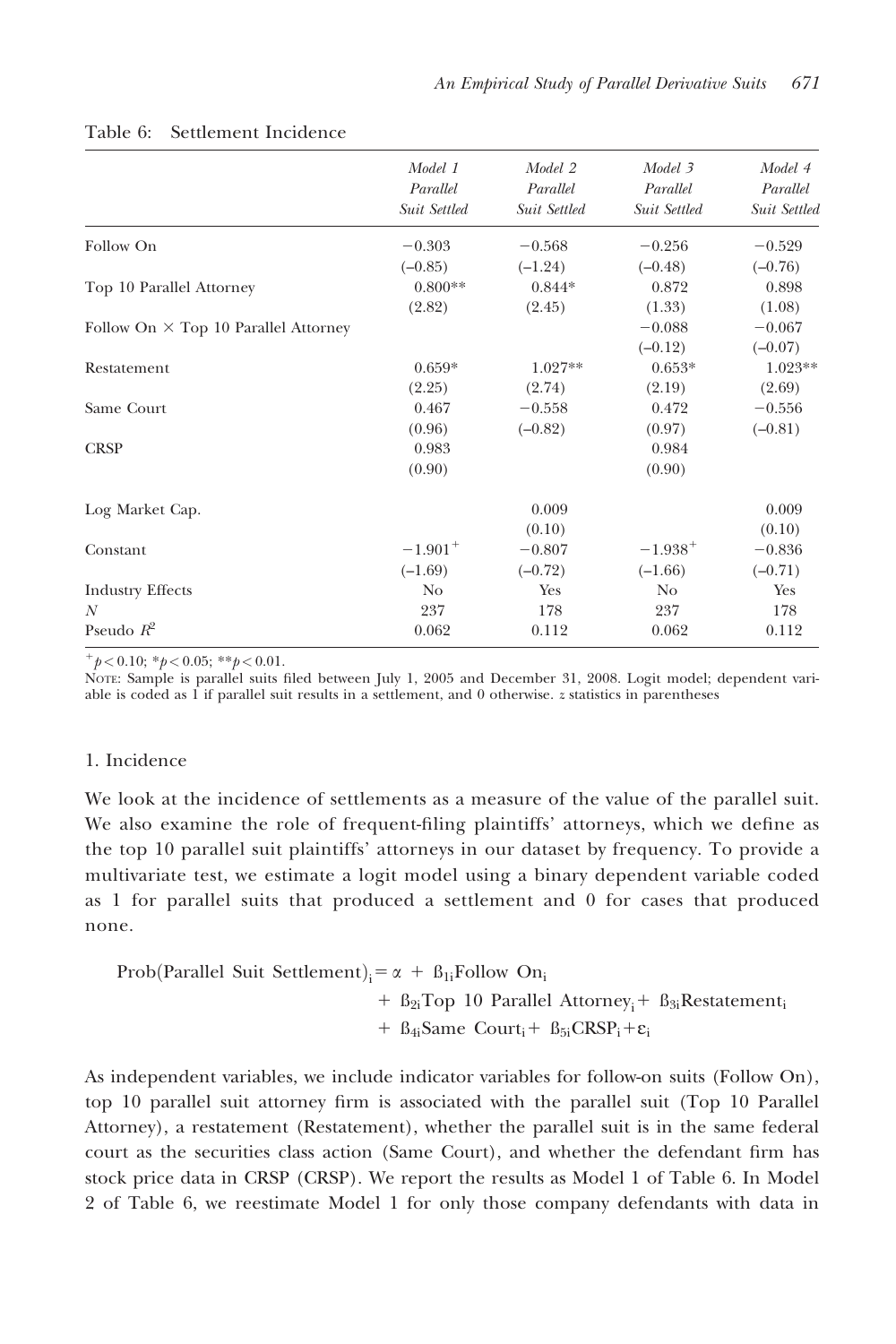CRSP and replace the CRSP variable with the log of market capitalization as well as onedigit SIC industry code indicator variables.

We do not find evidence that follow-on suits are less likely to produce a settlement. Although the coefficients on Follow On are negative in Models 1 and 2, they do not differ significantly from zero. We do find evidence that frequent-filing plaintiffs' attorneys are more likely to obtain a settlement. The coefficients on Top 10 Parallel Attorney are positive and significant at the 1 percent and 5 percent levels in Models 1 and 2, respectively. We also find evidence supporting the Cherry Picking Hypothesis. Parallel suits are more likely to reach settlement when there is a restatement. Restatement is positive in both models and significant in Model 1 at the 10 percent level and in Model 2 at the 5 percent level.

We reestimate both Models 1 and 2 with the addition of an interaction term between Follow On and Top 10 Parallel Attorney to see if the impact of a top 10 parallel attorney is different for follow-on suits. We report the results in Models 3 and 4 of Table 6. Note from both Models 3 and 4 that the coefficient on the interaction term Follow On  $\times$  Top 10 Parallel Attorney is not significantly different from zero. We therefore find no evidence that the impact of a top 10 parallel attorney in obtaining a settlement differs between first-filed parallel suits and follow-on parallel suits.

To test further the Cherry Picking Hypothesis, we include an indicator variable for the presence of a related government action into the same underlying allegations (Government) to the models in Table 6. The presence of a related government action may indicate more serious underlying offenses. Unreported, we find similar qualitative results as in Table 6. The coefficients on the presence of a related government action are positive and significant at the 5 percent level in all four models. Government action is positively correlated with the settlement of a parallel suit, consistent with the Cherry Picking Hypothesis. Nonetheless, we are unable to determine the relative timing of the related government action and the parallel suit and cannot rule out the possibility that the government action is filed in response to the occurrence of a parallel suit settlement.

For robustness tests, we add an indicator variable (Backdating) for option backdating cases to the models in Table 6. Option backdating cases tend to correlate with a top 10 parallel attorney (correlation coefficient  $= 0.209$ ) and are also negatively correlated with follow-on derivative suits (correlation coefficient  $= -0.482$ ). Many option backdating cases were filed after public news reports of option backdating activity in defendant companies. Unreported, the coefficient on Backdating is positive in all four models but only significant (at the 10 percent level) in Models 1 and 3. Thus, we find weak evidence that parallel suits alleging option backdating are more likely to be settled. The other results are qualitatively similar to the results in Table 6.

As another robustness test, we reestimate Models 1 and 2 of Table 6 with the addition of an indicator variable for parallel-suit-only non-CEO officer. Unreported, we obtained the same qualitative results as in Table 6 and the coefficients on Parallel Suit Only Non-CEO Officer were not significantly different from zero. We find no evidence that including additional non-CEO officers in the parallel suit makes settlement more likely.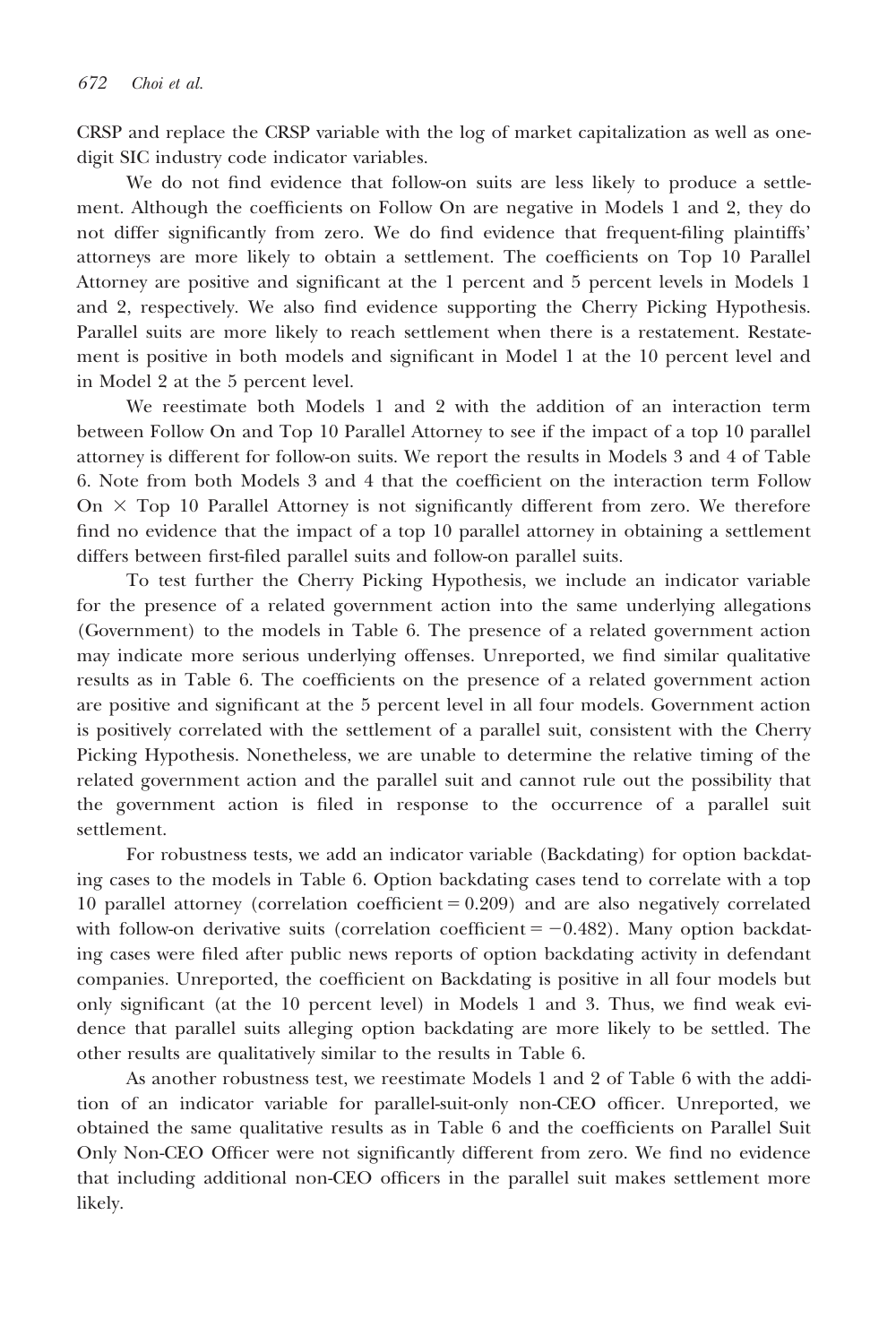|                                             | Model 1       | Model 2       | Model 3       | Model 4       |
|---------------------------------------------|---------------|---------------|---------------|---------------|
|                                             | Parallel Suit | Parallel      | Parallel Suit | Parallel Suit |
|                                             | Monetary      | Suit Monetary | Monetary      | Monetary      |
|                                             | Recovery      | Recovery      | Recovery      | Recovery      |
|                                             | Amount        | $A$ mount     | Amount        | Amount        |
| $ln(1+SCA$ Monetary Recovery)               | $0.0872*$     | $0.148**$     | $0.0854*$     | $0.148**$     |
|                                             | (2.48)        | (3.29)        | (2.42)        | (3.37)        |
| Follow On                                   | $-2.422*$     | $-1.446$      | 0.272         | $1.888^{+}$   |
|                                             | $(-2.23)$     | $(-1.29)$     | (0.26)        | (1.95)        |
| Top 10 Parallel Attorney                    | 0.112         | $-0.219$      | $4.416*$      | 4.780**       |
|                                             | (0.18)        | $(-0.29)$     | (2.37)        | (2.69)        |
| Follow On $\times$ Top 10 Parallel Attorney |               |               | $-5.289**$    | $-6.018**$    |
|                                             |               |               | $(-2.68)$     | $(-3.16)$     |
| Restatement                                 | 1.718*        | $2.434**$     | $1.289 +$     | 1.962*        |
|                                             | (2.45)        | (2.97)        | (1.93)        | (2.56)        |
| Same Court                                  | $-0.0586$     | $-0.879$      | 0.256         | $-0.666$      |
|                                             | $(-0.04)$     | $(-0.58)$     | (0.19)        | $(-0.46)$     |
| <b>CRSP</b>                                 | 0.588         |               | 0.640         |               |
|                                             | (1.07)        |               | (1.18)        |               |
| Log Market Cap.                             |               | $0.696**$     |               | $0.692**$     |
|                                             |               | (3.36)        |               | (3.48)        |
| Constant                                    | 1.209         | $-1.955$      | $-0.886$      | $-4.791$      |
|                                             | (1.14)        | $(-0.66)$     | $(-0.80)$     | $(-1.59)$     |
| <b>Industry Effects</b>                     | No            | Yes           | No            | Yes           |
| $\boldsymbol{N}$                            | 222           | 169           | 222           | 169           |
| Adj. $R^2$                                  | 0.110         | 0.234         | 0.158         | 0.284         |

Table 7: Parallel Suit Monetary Recovery

 $^{+}p<0.10;$  \* $p<0.05;$  \*\* $p<0.01$ .

NOTE: Sample is parallel suits filed between July 1, 2005 and December 31, 2008. OLS model; dependent variable is the natural log of one plus the monetary recovery in the parallel suit.  $t$  statistics in parentheses.

#### 2. Settlement Amount

We next look at monetary recovery. For suits that are dismissed, we use 0 as the monetary recovery. For suits that settle, we use the settlement amount as the monetary recovery. We set the amount as 0 if the settlement included only corporate governance reforms. We use the natural log of one plus the monetary recovery as the dependent variable in an ordinary least squares regression. We use the same independent variables as used in the settlement incidence regression models presented above. We also add the log of one plus the monetary recovery in the securities class action as an independent variable. To the extent the parallel suit is based on the same underlying allegations, we expect the parallel suit monetary recovery to track the amount of the securities class action monetary recovery. We present the results of these OLS estimations in Table 7.

We find some evidence that follow-on parallel suits correlate with lower parallel suit monetary recoveries, consistent with the Follow-On Low-Value Hypothesis. In Models 1 and 2 of Table 7 the coefficient on Follow On is negative, although the coefficient is only significant at the 5 percent level in Model 1 and not significant in Model 2. We also find evidence that Restatement is positively related to the parallel suit recovery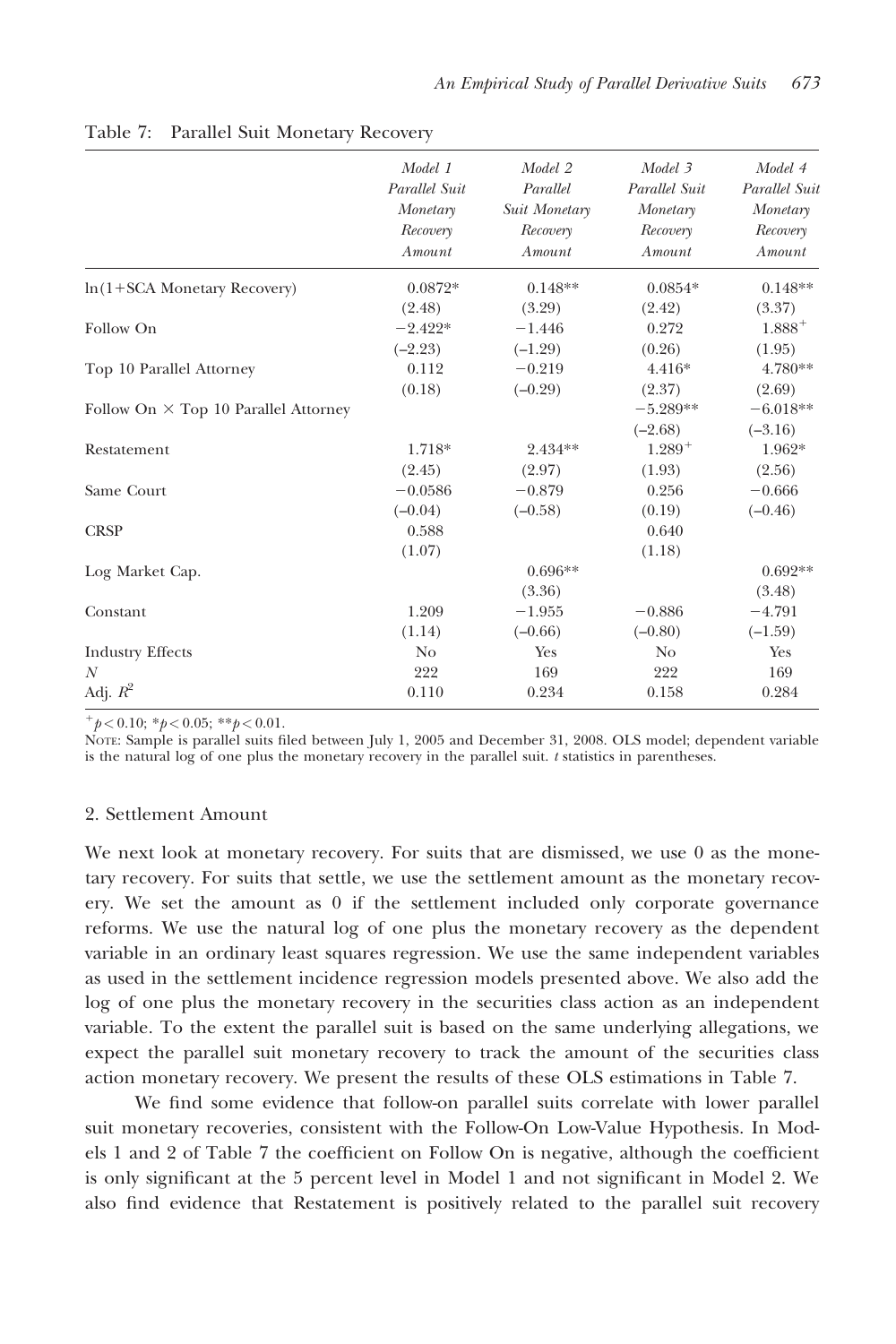amount, consistent with the Cherry Picking Hypothesis. The coefficients on Restatement are positive and significant at the 5 percent and 1 percent levels, respectively, in Models 1 and 2. We do not find evidence that the presence of a top 10 parallel attorney correlates with the parallel suit monetary recovery amount.

We add an interaction term between Follow On and Top 10 Parallel Attorney to Models 1 and 2 of Table 7 and report the results in Models 3 and 4 of Table 7. Note that the coefficients on Top 10 Parallel Attorney are positive and significant at the 5 percent and 1 percent levels in Models 3 and 4, respectively, indicating that a top 10 parallel attorney correlates with greater monetary recovery in parallel suits that are filed first. The coefficients on Follow On  $\times$  Top 10 Parallel Attorney are negative in both models and significant at the 1 percent level and the sums of Top 10 Parallel Attorney and Follow On  $\times$  Top 10 Parallel Attorney are negative and significant at the 10 percent level in Models 3 and 4. This indicates a negative relationship between a top 10 parallel attorney and the monetary recovery amount in a follow-on suit. Frequent-filing plaintiffs' attorneys correlate with lower monetary recovery amounts when they file follow-on parallel suits. Although there is no correlation between frequent-filing plaintiffs' attorneys and follow-on suits, when frequent-filing attorneys do file follow-on suits, these suits generate smaller average monetary recoveries.

To test further the Cherry Picking Hypothesis, we include an indicator variable for the presence of a related government action to the models in Table 7. Unreported, we find the same qualitative results as in Table 7. The coefficients on Government Action are positive but significant only in Models 1 and 3 at the 5 percent and 1 percent levels, respectively. Government Action is positively correlated with parallel suit monetary recovery amount, consistent with the Cherry Picking Hypothesis. Nonetheless, we are unable to determine the relative timing of the related government action and the parallel suit and cannot rule out the possibility that the government action is filed in response to the parallel suit.

As a robustness test we added an indicator variable (Backdating) for option backdating cases to the models in Table 7. Unreported, the coefficient on Backdating is positive in all four models and significant at the 1 percent (Model 1) and 5 percent (Models 2–4) levels. Consistent with the widespread news coverage relating to backdating, the backdating cases generally corresponded with higher monetary recovery compared with other parallel suits. The other results are qualitatively similar to the results in Table 6, with one exception. The coefficient on Follow On in Model 1 is negative but no longer significantly different from zero.

As another robustness test, we reestimate Models 1 and 2 of Table 7 adding an indicator variable for parallel-suit-only non-CEO officer. Unreported, we obtained the same qualitative results as in Table 7. The coefficients on Parallel Suit Only Non-CEO Officer in Models 1 and 2 were not significantly different from zero. We find no evidence that including additional non-CEO officers in the parallel suit correlates with a greater monetary recovery.

#### 3. Corporate Governance Settlement

Our last set of outcome tests looks at corporate governance reforms adopted as part of a parallel settlement. We saw in Table 1 that corporate governance reforms are a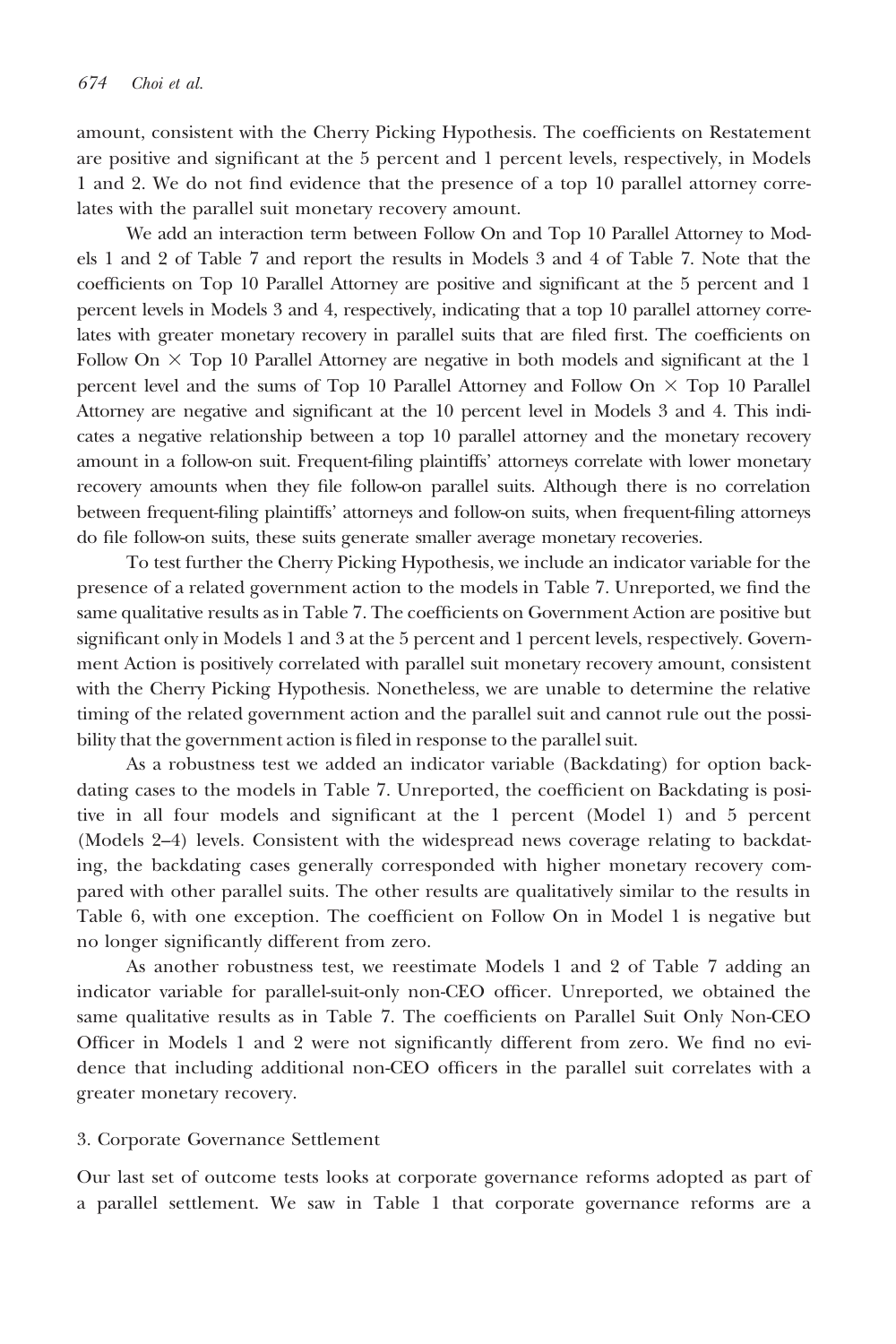|                                             | Model 1        | Model 2           | Model 3        | Model 4              |
|---------------------------------------------|----------------|-------------------|----------------|----------------------|
|                                             | Corporate-     | Corporate-        | Corporate-     | Corporate-           |
|                                             | Governance-    | Governance-       | Governance-    | Governance-          |
|                                             | Reform-Only    | $Reform-Only$     | Reform-Only    | Reform-Only          |
|                                             | Settlement     | <b>Settlement</b> | Settlement     | <b>Settlement</b>    |
| Follow On                                   | 1.422*         | 0.224             | $-0.740$       | $-2.287$             |
|                                             | (2.28)         | (0.27)            | $(-0.71)$      | $(-1.36)$            |
| Top 10 Parallel Attorney                    | 1.703**        | 1.718*            | $-0.910$       | $-0.991$             |
|                                             | (2.91)         | (2.17)            | $(-0.77)$      | $(-0.58)$            |
| Follow On $\times$ Top 10 Parallel Attorney |                |                   | $3.317*$       | $3.551$ <sup>+</sup> |
|                                             |                |                   | (2.50)         | (1.74)               |
| Restatement                                 | $-0.644$       | $-1.363$          | $-0.465$       | $-1.255$             |
|                                             | $(-1.15)$      | $(-1.49)$         | $(-0.79)$      | $(-1.37)$            |
| Same Court                                  | $1.748^{+}$    | 0.763             | 0.536          | 0.492                |
|                                             | (1.70)         | (0.39)            | (0.53)         | (0.22)               |
| <b>CRSP</b>                                 |                |                   |                |                      |
| Log Market Cap.                             |                | $-0.403^{+}$      |                | $-0.417^{+}$         |
|                                             |                | $(-1.66)$         |                | $(-1.65)$            |
| Constant                                    | $-1.023$       | 3.535             | 0.831          | 4.682                |
|                                             | $(-1.39)$      | (1.31)            | (0.81)         | (1.64)               |
| <b>Industry Effects</b>                     | N <sub>o</sub> | Yes               | N <sub>o</sub> | Yes                  |
| N                                           | 89             | 54                | 89             | 54                   |
| Pseudo $R^2$                                | 0.148          | 0.211             | 0.208          | 0.257                |
|                                             |                |                   |                |                      |

Table 8: Corporate-Governance-Only Settlement

 $^{+}p < 0.10;$  \* $p < 0.05;$  \*\* $p < 0.01$ .

NOTE: Sample is parallel suits filed between July 1, 2005 and December 31, 2008 that resulted in a settlement. Logit model; dependent variable is coded as 1 if parallel suit results in only corporate governance reforms and no monetary recovery as part of the settlement, and 0 otherwise. z statistics in parentheses.

common feature of parallel suit settlements, appearing in 80 percent of the settled cases. As discussed in Section I, corporate governance reforms have been criticized as "window dressing." Governance reforms may allow corporations to settle on the cheap, and allow plaintiffs' attorneys to justify a fee, regardless of whether the reform effects a meaningful change. Institutional-investor plaintiffs, particularly those affiliated with state and local governments, respond to such criticisms by arguing that such reforms improve governance in firms that have demonstrated substantial problems. These institutions claim that they are using litigation to directly improve governance in their portfolio companies.

For this analysis, we limit the sample to parallel suits that resulted in a settlement. We use a binary dependent variable coded as 1 if the settlement included only corporate governance reforms and no monetary recovery (Corporate Governance Only), and 0 otherwise. We again use the same independent variables as the regressions presented in Tables 6 and 7 to estimate a logistic regression. We present the results of these estimations in Table 8.

We find some evidence that follow-on parallel suits correlate with higher possibility of a corporate-governance-only settlement, consistent with the Window Dressing Hypothesis. In Model 1 of Table 8 the coefficient on Follow On is positive and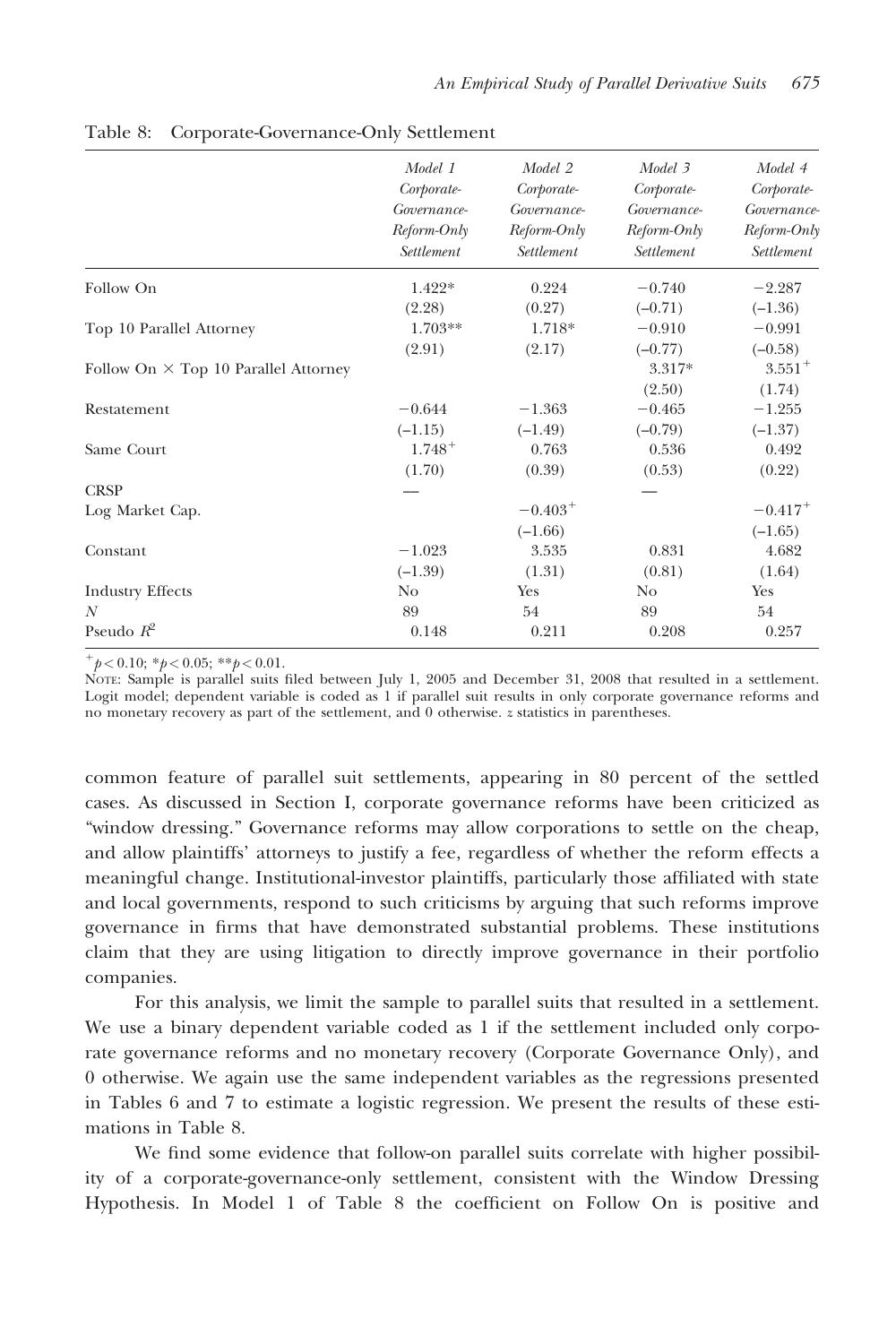significant at the 5 percent level, although the coefficient is not significant in Model 2. We also find that frequent-filing attorneys are more likely to negotiate corporategovernance-only settlements. The coefficients on Top 10 Parallel Attorney in Models 1 and 2 are positive and significant at the 1 percent and 5 percent levels, respectively. This result, when viewed alongside the results of our incidence and amount regressions in Tables 6 and 7, suggests that the busiest attorneys filing derivative suits are reaching more settlements by agreeing to corporate governance reforms. These settlements, however, do not come with larger settlement dollars.

We add an interaction term between Follow On and Top 10 Parallel Attorney to Models 1 and 2 of Table 8 and report the results in Models 3 and 4 of Table 8. Note that the coefficients on the Follow On  $\times$  Top 10 Parallel Attorney interaction term are positive and significant at the 5 percent and 10 percent levels, respectively, in Models 3 and 4. Follow-on suits involving a frequent-filing attorney are more likely to result in corporate-governance-only settlements. Frequent-filing attorneys appear to trade off corporate-governance-only settlements, resulting in smaller average monetary recoveries in follow-on suits.

As a robustness test we added an indicator variable (Backdating) for option backdating cases to the models in Table 8. Unreported, the coefficient on Backdating is negative in all four models but significant in only Models 1 (10 percent level) and 2 (5 percent level). Backdating cases generally corresponded with fewer corporate governance reforms. The other results are qualitatively similar to the results in Table 8, with two exceptions. The coefficient on Follow On in Model 1 is positive but no longer significantly different from zero. The coefficient on Follow On  $\times$  Top 10 Parallel Attorney in Model 4 is positive but no longer significantly different from zero.

As another robustness test, we reestimate Models 1 and 2 of Table 8 with the addition of an indicator variable for parallel-suit-only non-CEO officer. Unreported, we obtained the same qualitative results as in Models 1 and 2 of Table 8 and the coefficient on Parallel Suit Only Non-CEO Officer was not significantly different from zero. We find no evidence that including additional non-CEO officers in the parallel suit correlates with a greater likelihood of a corporate governance settlement.<sup>4</sup>

#### E. Attorney Fees

Our last set of tests looks at the attorney fees awarded in the settled cases. The attorney fees represent a court's determination of the value of the plaintiff attorney's contribution. We restrict the sample to observations with a settlement in both securities class action and the parallel case. In an ordinary least squares regression, we use as our

<sup>4</sup> We reestimate the models in Table 8 with the addition of the Government indicator variable. Unreported, we obtain the same qualitative results as in Table 8. In addition, the coefficients on Government are not significantly different from zero.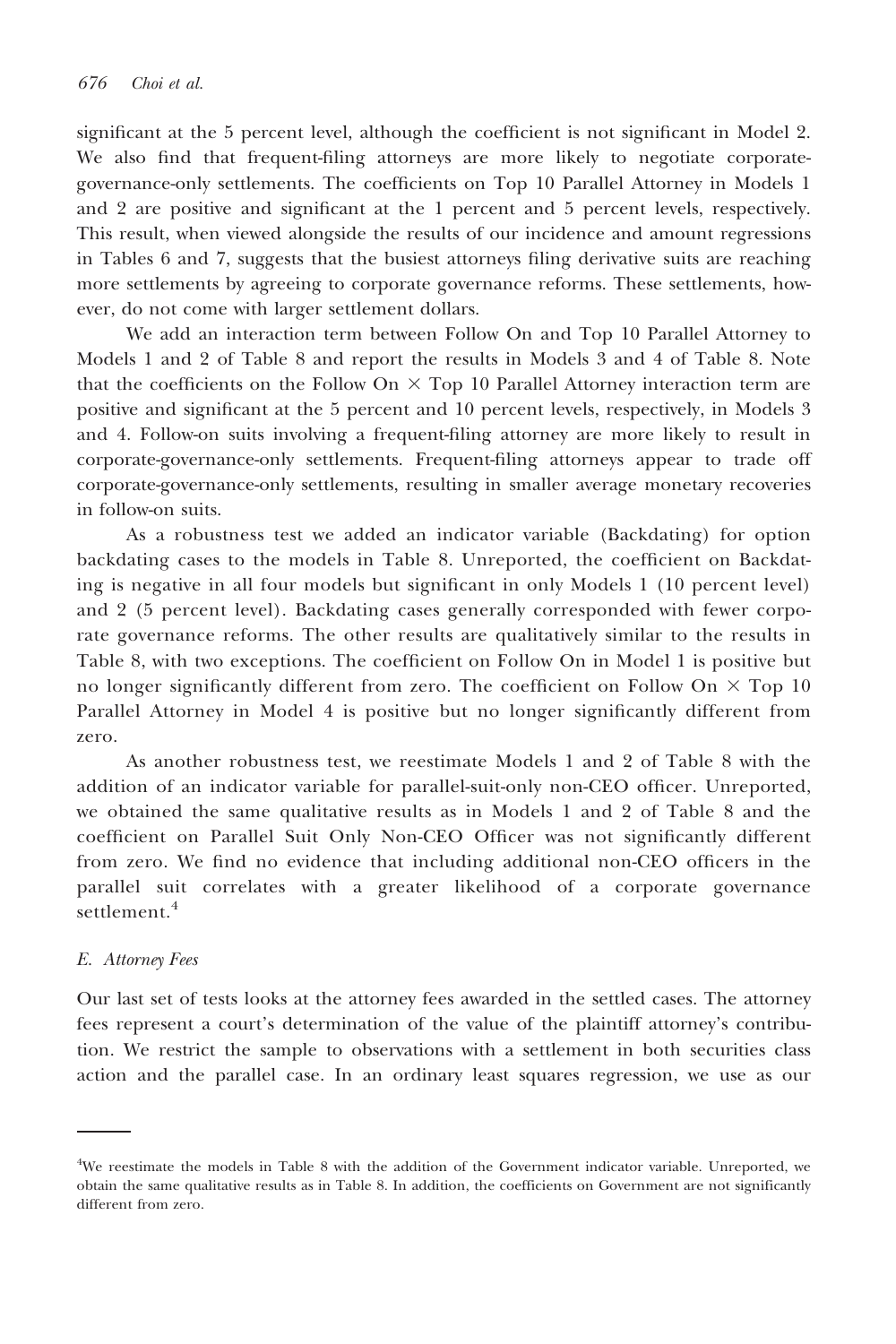dependent variable the natural log of one plus the ratio of the parallel suit awarded attorney fees and expenses to the securities class action awarded attorney fees and expenses. Our independent variables include the same variables as the regressions presented in Tables 6 through 8. We omit the CRSP indicator variable from the variable because  $CRSP = 0$  is perfectly correlated with observations where we lack data on the dependent variable. To test how judges view corporate-governance-only settlements, we include an indicator variable for whether the settlement includes only corporate governance reforms (Corporate Governance Only). We present the results in Table 9.

Note from Table 9 that the Follow On coefficient in Models 1 and 2 is negative and significant at the 1 percent and 10 percent levels, respectively. Compared with firstfiled parallel suits, plaintiffs' attorneys in follow-on parallel suits receive significantly lower attorney fees and expenses, measured as a ratio of the attorney fees and expenses awarded in the accompanying securities class actions. We view this as a signal that judges view follow-on suit settlements as less valuable than the securities class action settlement. The coefficients on the Top 10 Parallel Attorney indicator variables are positive and significant at the 1 percent level in both Models 1 and 2. All else equal, frequent-filing plaintiffs' attorneys receive higher attorney fees and expenses as a ratio of the attorney fees and expenses awarded in the accompanying securities class action. Finally, note that the coefficients on Corporate Governance Only are negative in Models 1 and 2 and significant at the 1 percent and 10 percent levels, respectively. Judges view corporategovernance-only settlements more skeptically than settlements that include monetary recovery.

We add an interaction term between Follow On and Top 10 Parallel Attorney to Models 1 and 2 of Table 9 and report the results in Models 3 and 4 of Table 9. Note that the coefficients on the Follow On  $\times$  Top 10 Parallel Attorney interaction term are negative and significant at the 10 percent level and 5 percent level in Models 3 and 4, respectively. The sums of Top 10 Parallel Attorney and the Follow On  $\times$  Top 10 Parallel Attorney interaction terms are also not significantly different from zero in Models 3 and 4. Thus, top 10 parallel attorneys receive higher fees only when they file suit prior to the securities class action.

As a robustness test we added an indicator variable (Backdating) for option backdating cases to the models in Table 9. Unreported, the coefficient on Backdating is not significantly different from zero in the four models. The other results are qualitatively similar to the results in Table 9, with three exceptions. The coefficient on Follow On in Model 2 is negative but no longer significantly different from zero. The coefficient on Corporate Governance Only in Model 2 is negative but significant at only the 13.4 percent level, beyond conventional significance levels. The coefficient on Follow On  $\times$  Top 10 Parallel Attorney in Model 3 is negative but significant at only the 11.8 percent level, beyond conventional significance levels.

As another robustness test, we reestimate Models 1 and 2 of Table 9 adding an indicator variable for parallel-suit-only non-CEO officer. Unreported, we obtained the same qualitative results as in Table 9 and the coefficients on Parallel Suit Only Non-CEO Officer are negative and significant at the 1 percent level in Models 1 and 2. We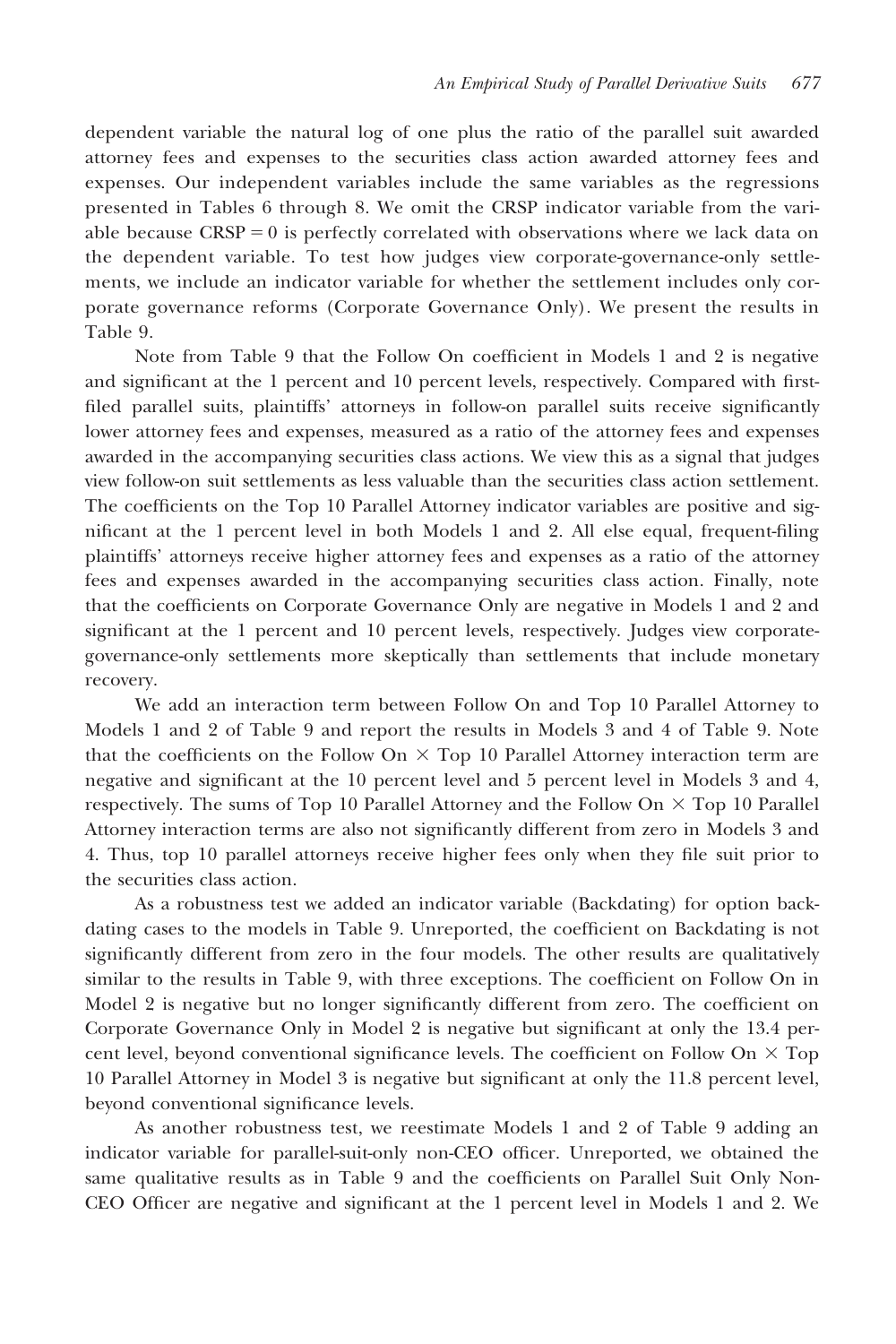|                                                         | $\begin{array}{l} Log(1+Parallel\ to \\ SCA\ Atome \end{array}$<br>Expense Ratio)<br>$Model\ I$<br>Fee $\emph{and}$ | $\begin{array}{l} Log(1+Parallel\ to \\ SCA\ Atomey \end{array}$<br>Expense Ratio)<br>$Model$ $2\,$<br>$\operatorname*{Fe}\operatorname*{and}% \operatorname*{H}\nolimits_{\operatorname*{Ab}\nolimits}^{\operatorname*{Ab}\nolimits}$ and | Model 3<br>Log(1 + Parallel to<br>SCA Attorney<br>Expense Ratio)<br>$\operatorname{Fe}$ and | $\begin{array}{l} Log(1+Parallel\ to \\ SCA\ Atome \end{array}$<br>Expense Ratio)<br>Model 4 $\,$<br>$\operatorname*{Fe}\,$ and |
|---------------------------------------------------------|---------------------------------------------------------------------------------------------------------------------|--------------------------------------------------------------------------------------------------------------------------------------------------------------------------------------------------------------------------------------------|---------------------------------------------------------------------------------------------|---------------------------------------------------------------------------------------------------------------------------------|
| Follow On                                               | $-1.304**$<br>$(-4.26)$                                                                                             | $-0.738^{+}$<br>$(-2.01)$                                                                                                                                                                                                                  | $-0.504$<br>$(-0.81)$                                                                       |                                                                                                                                 |
| Top 10 Parallel Attorney                                | $0.894***$<br>(3.22)                                                                                                | $0.889**$<br>(3.38)                                                                                                                                                                                                                        |                                                                                             | $0.327$<br>$(0.50)$<br>$2.064**$<br>$(3.55)$<br>$-1.593*$                                                                       |
| Follow On $\times$ Top 10 Parallel Attorney             |                                                                                                                     |                                                                                                                                                                                                                                            | 1.874**<br>$(3.22)$<br>$-1.303$ +<br>$(-1.79)$<br>$-1.124$ **                               |                                                                                                                                 |
| Only<br>Corporate Governance                            | $-1.290**$                                                                                                          | $-0.686^{+}$                                                                                                                                                                                                                               |                                                                                             |                                                                                                                                 |
| Restatement                                             | $(-4.39)$<br>$-0.129$<br>$(-0.48)$                                                                                  | $(-2.00)$<br>-0.0284<br>$(-0.09)$                                                                                                                                                                                                          | $(-3.79)$<br>$-0.208$<br>$(-0.82)$                                                          | $\begin{array}{c} (-2.05) \\ -0.514 \\ \hline (-1.48) \\ -0.0356 \\ \hline (-0.12) \\ 0.780 \end{array}$                        |
| Same Court                                              | $0.897^+$                                                                                                           | 0.628<br>(0.98)                                                                                                                                                                                                                            | $1.108\,^*$<br>(2.27)                                                                       | (1.36)                                                                                                                          |
| <b>CRSP</b>                                             | (1.91)                                                                                                              |                                                                                                                                                                                                                                            | $\overline{1}$                                                                              |                                                                                                                                 |
| Log Market Cap.                                         |                                                                                                                     | $0.413***$                                                                                                                                                                                                                                 |                                                                                             | $0.413***$                                                                                                                      |
| Constant                                                | $15.01**$<br>(34.83)                                                                                                | $(3.25)$<br>10.84**<br>$(8.82)$                                                                                                                                                                                                            | $14.31***$<br>(22.62)                                                                       | $(3.36)$<br>9.780**<br>(7.56)                                                                                                   |
| Industry Effects                                        | $2\frac{1}{2}$                                                                                                      | Yes<br>57                                                                                                                                                                                                                                  | $2\frac{1}{2}$                                                                              | Yes<br>57                                                                                                                       |
| Adj. $\mathbb{R}^2$                                     | 0.401                                                                                                               | 0.523                                                                                                                                                                                                                                      | 0.425                                                                                       | 0.554                                                                                                                           |
| $\cdots$<br>$+ p < 0.10;$ * $p < 0.05;$ ** $p < 0.01$ . | $1.11 - 1.000$ $1.1$ $1.1$ $1.1$ $1.1$ $1.1$ $1.1$ $1.1$ $1.1$ $1.1$ $1.1$                                          |                                                                                                                                                                                                                                            |                                                                                             |                                                                                                                                 |

Nore: Sample is parallel suits filed between July 1, 2005 and December 31, 2008 that resulted in a settlement. OLS model; dependent variable is natural log of one<br>plus the parallel suit to SCA suit attorney fees and expens NOTE: Sample is parallel suits filed between July 1, 2005 and December 31, 2008 that resulted in a settlement. OLS model; dependent variable is natural log of one plus the parallel suit to SCA suit attorney fees and expenses awarded ratio. t statistics in parentheses.

Table 9: Attorney Fees

Table 9: Attorney Fees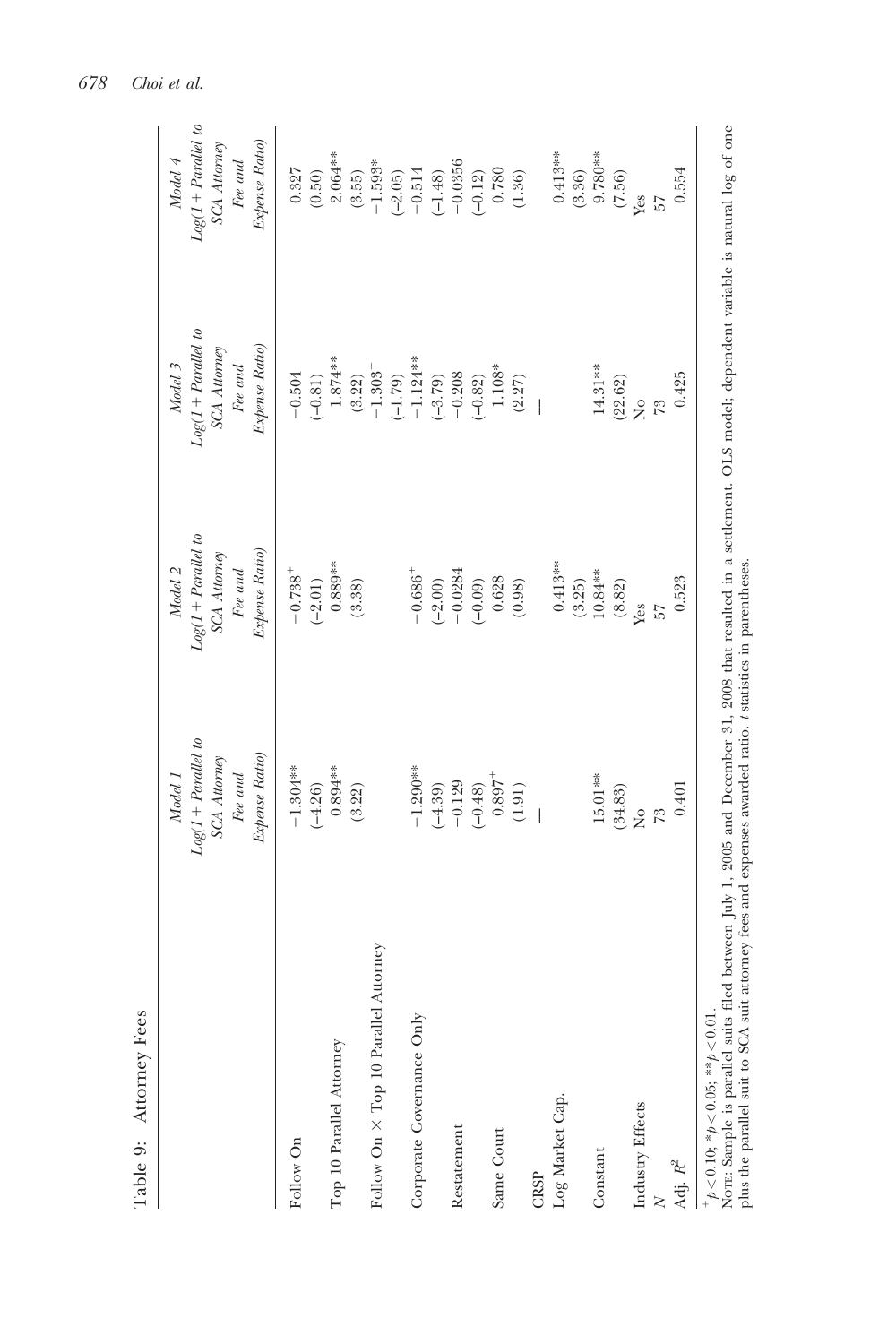|                           | Model 1<br>$Log(1 + Parallel to$<br><b>SCA Hour Ratio)</b> | Model 2<br>$Log(1 + Parallel to$<br><b>SCA</b> Lodestar Ratio) |
|---------------------------|------------------------------------------------------------|----------------------------------------------------------------|
|                           |                                                            |                                                                |
|                           |                                                            |                                                                |
| Follow On                 | $-0.263$                                                   | $-0.179$                                                       |
|                           | $(-1.23)$                                                  | $(-1.34)$                                                      |
| Top 10 Parallel Attorney  | 0.154                                                      | $0.169^{+}$                                                    |
|                           | (1.54)                                                     | (2.10)                                                         |
| Corporate Governance Only | $-0.308*$                                                  | $-0.379**$                                                     |
|                           | $(-2.46)$                                                  | $(-3.32)$                                                      |
| Restatement               | $-0.0605$                                                  | $-0.162$                                                       |
|                           | $(-0.69)$                                                  | $(-1.75)$                                                      |
| Same Court                | 0.0249                                                     | 0.134                                                          |
|                           | (0.19)                                                     | (1.44)                                                         |
| Constant                  | $0.700**$                                                  | $0.709**$                                                      |
|                           | (3.56)                                                     | (4.69)                                                         |
| $\boldsymbol{N}$          | 31                                                         | 21                                                             |
| adj. $R^2$                | 0.080                                                      | 0.377                                                          |

#### Table 10: Attorney Effort

 $^{+}p < 0.10; ^{*}p < 0.05; ^{*}p < 0.01.$ 

NOTE: Sample is parallel suits filed between July 1, 2005 and December 31, 2008 that resulted in a settlement. OLS model. t statistics in parentheses.

find evidence that judges awarding attorney fees and expenses do not appear to value adding non-CEO officers in the parallel suit. Rather than increase deterrence by expanding on the named officer defendants in a parallel suit, it appears that plaintiffs' attorneys in follow-on suits target officers not named as defendants in the securities class action as a means of justifying the otherwise duplicative lawsuit.<sup>5</sup>

Finally, we examine the ratio of attorney work hours and lodestars for the parallel suit relative to the securities class action. For each ratio we use the log of one plus the ratio in a series of regression models with the same independent variables as in Model 1 of Table 9. The results are reported in Table 10.

Note from Models 1 and 2 of Table 10 that a corporate-governance-only settlement corresponds with a lower amount of hours and lodestar for the parallel suit compared with the accompanying securities class action. The coefficient on Corporate Governance Only is negative and significant at the 5 percent level and 1 percent level in Models 1 and 2, respectively. Fewer hours worked by plaintiffs' attorneys and the lower lodestar for corporate-governance-only settlements are consistent with such settlements representing less effort on the part of the plaintiffs' attorneys. Instead, the fewer attorneys' hours used to justify attorney fees are consistent with the Window Dressing Hypothesis. We note, however, that the number of observations with lodestar

<sup>5</sup> We reestimate the models in Table 9 with the addition of the Government indicator variable. Unreported, we obtain the same qualitative results as in Table 9. The coefficients on Government in the models in Table 9 are not significantly different from zero.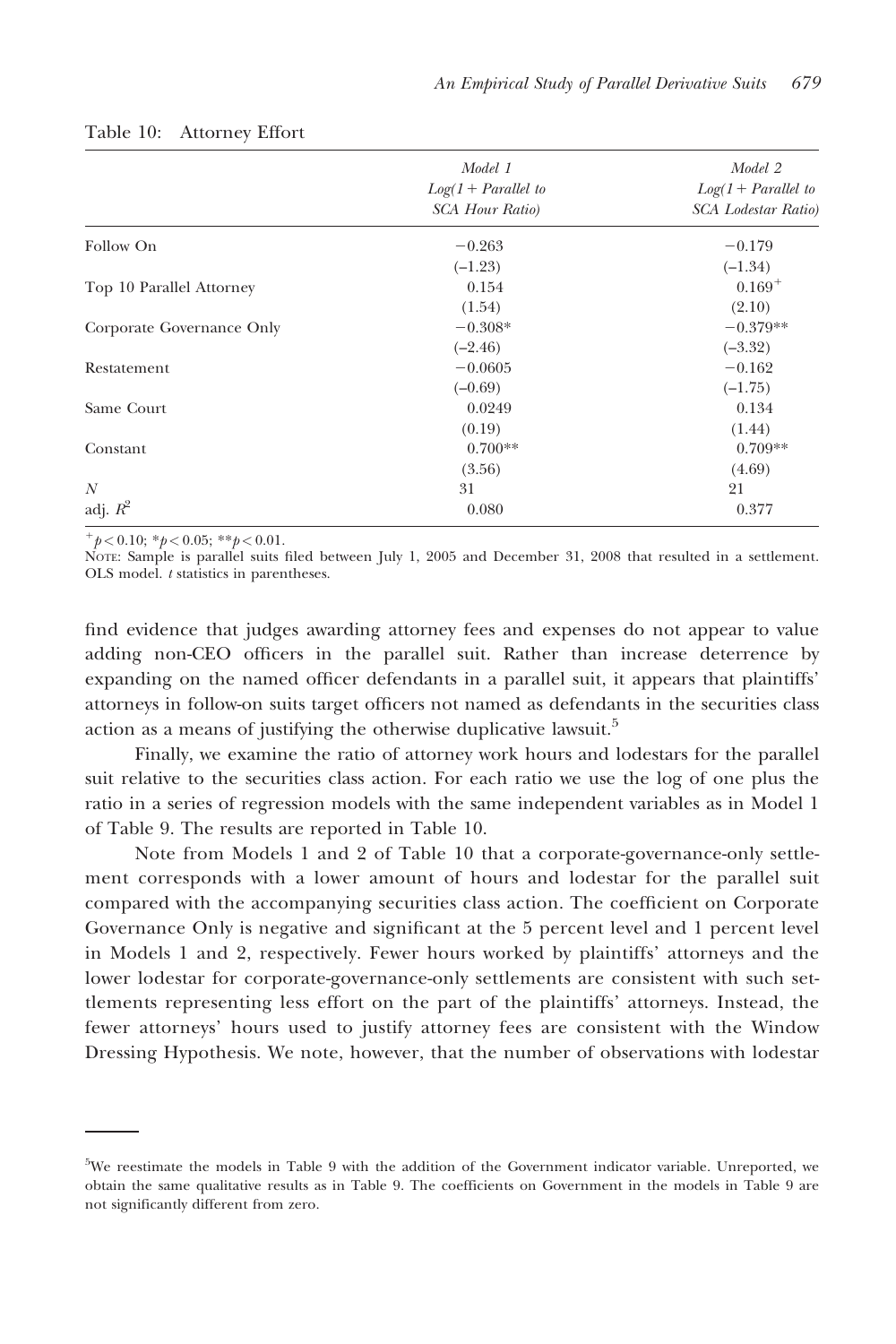data available for both suits is small, so any inferences should be treated with caution.<sup>6</sup>

# V. CONCLUSION

Our empirical findings offer insight into a particular subset of state corporate lawsuits namely, those based on the same underlying allegations as securities class actions. Parallel suits are more likely to be filed in the wake of highly salient allegations in the securities fraud class action. Although most prior empirical work has focused on state corporate lawsuits in isolation (Romano 1991; Jones 1980; Thompson & Thomas 2004b), our study finds that a significant number of these suits (262 over three and one-half years; 81 percent of our sample) are follow-on suits that appear to essentially tag along behind securities class actions. Moreover, it is the frequent-filing plaintiffs' attorneys that tend to file these follow-on suits. In a small number of cases, follow-on suits target individual non-CEO officers not already named defendants in the accompanying securities class action. We find no evidence, however, that this expansion of defendants is accompanied by increased incidence of settlement, monetary recovery amounts, or the attorney fees. (If anything, attorney fees are lower.) Looking at outcomes, we find that follow-on suits, particularly those filed by frequent-filing plaintiffs' attorneys, correspond with lower dollar recoveries and a higher incidence of corporategovernance-only settlements. Finally, attorney fees are higher for frequent-filing attorneys, but only when filing prior to the securities class action. Attorney fees are also significantly lower for parallel suits that obtain only a corporate governance reform settlement.

These findings suggest several possible reforms for lawmakers. First, courts should exercise greater oversight of corporate governance settlements. Although these settlements have been criticized for more than 70 years (Wood 1944; Romano 1991; Erickson 2010; Griffith 2015), they remain a staple of derivative suit litigation. If a state corporate lawsuit is the only suit arising out of alleged corporate misconduct, the lawsuit arguably offers deterrent value, even if it ends with a corporate governance settlement. This deterrent value shrinks, however, when the corporate governance settlement is dwarfed by a monetary settlement in a securities class action. Under these circumstances, the corporate governance settlement offers little marginal deterrence. Courts should accordingly be especially vigilant when reviewing corporate governance settlements in parallel suits.

<sup>&</sup>lt;sup>6</sup>Due to a lack of observations, we do not reestimate the models of Table 10 with the log of market capitalization and one-digit SIC industry code indicator variables. As a robustness test, we include just the log of market capitalization in the models of Table 10. Unreported, we obtain the same qualitative results as in Model 1 of Table 10. In Model 2 of Table 10, although Corporate Governance Only remains negative, it no longer is statistically significant. As an additional robustness test, we reestimate the models in Table 10 with the addition of the Government indicator variable. Unreported, we obtain the same qualitative results as in Table 10. The coefficients on Government in the models in Table 10 are not significantly different from zero.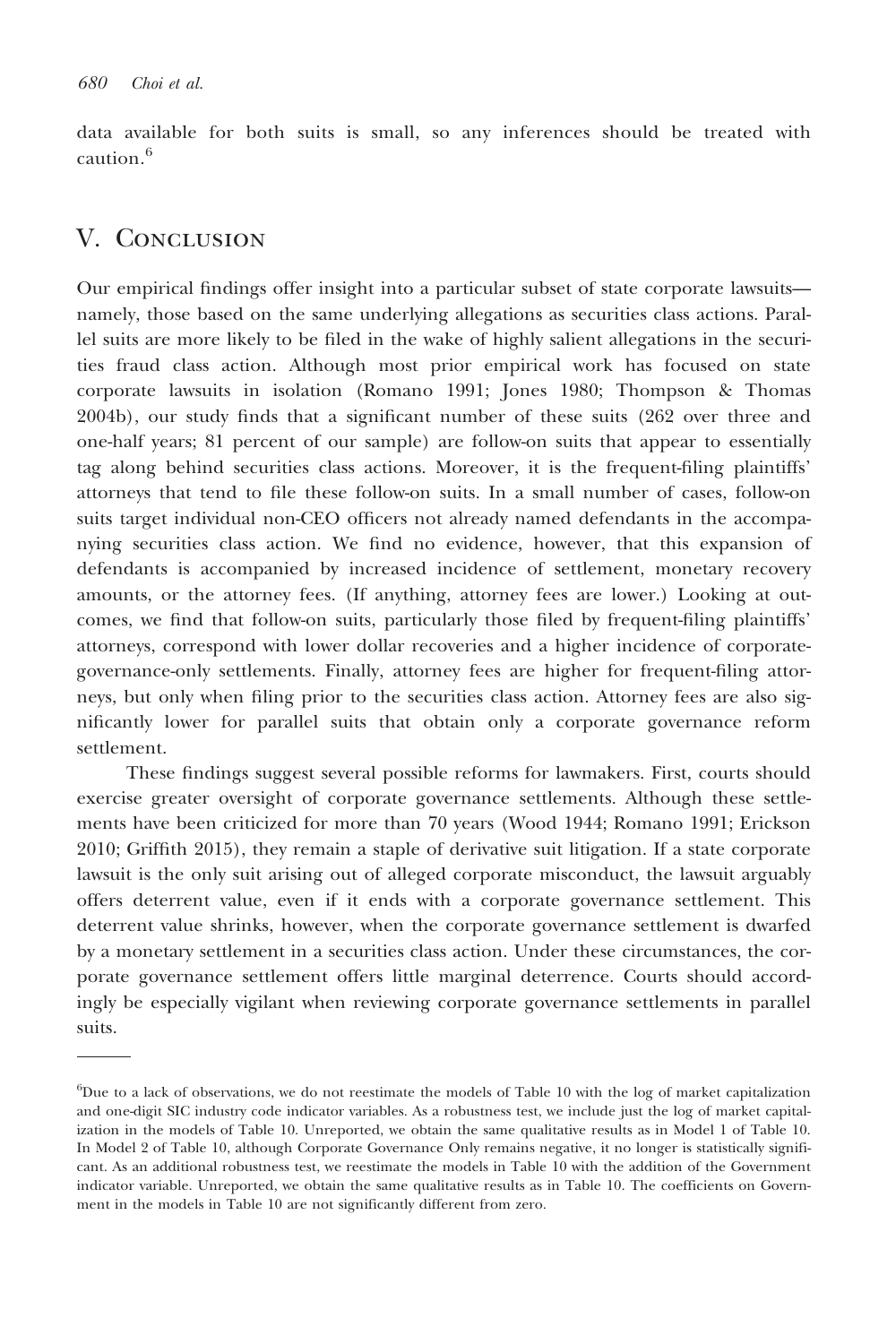Second, courts should not automatically assume that more experience is necessarily better when it comes to choosing lead counsel. Many jurisdictions have held that experience is one of the most important factors to consider in selecting lead counsel (Erickson 2015). Our findings, however, suggest that firms that file the most state corporate lawsuits do not necessarily produce the best results for shareholders. These firms are better at obtaining settlements, but the settlements are more likely to include corporate governance reforms. Frequent-filing firms may be doing a volume business that does not benefit shareholders. In light of this finding, when reviewing lead counsel motions, courts should focus on the firm's record of achieving tangible benefits for shareholders, rather than simply tallying their participation in past cases.

Third, lawmakers may explore ways that state corporate lawsuits can bring their own value to corporate law. To the extent that many of these lawsuits simply tag along after securities class actions, these lawsuits may not offer much additional value. Courts also should be skeptical of derivative suits that are not filed prior to a securities class action.

Notwithstanding these limitations, derivative lawsuits may play a more meaningful role for certain kinds of corporations. Private companies, for example, are much less likely to be named in securities class actions. As a result, state corporate lawsuits may play a key role in combating corporate wrongdoing in private companies.

Similarly, there are some types of corporate wrongdoing that are better suited to state corporate lawsuits than securities class actions. The cases involving the backdating of stock options are a prime example. Allegations of backdating were more likely to trigger shareholder derivative suits than securities class actions, likely because the backdating scandal at its core reflected governance problems rather than a disclosure problem. As a result, fiduciary duty claims were a better fit for the underlying facts than causes of action that sounded purely in fraud. As this example suggests, state corporate lawsuits have the potential to play an important role in policing corporate managers separate and apart from securities class actions. Lawmakers should explore how to enhance the role of state corporate lawsuits in the narrow category of cases where state law is a better fit to corporate misconduct than the federal securities laws. For most public companies, however, parallel lawsuits appear to add little to deterrence or compensation.

### **REFERENCES**

- Black, B., B. Cheffins, & M. Klausner (2006) "Outside Director Liability," 58 Stanford Law Rev. 1055.
- Cain, M., & S. Davidoff-Solomon (2015) "A Great Game: The Dynamics of State Competition and Litigation," 100 Iowa Law Rev. 465.
- Cain, M., J. E. Fisch, S. Davidoff-Solomon, & R. S. Thomas (Forthcoming) "The Shifting Tides of Merger Litigation," Vanderbilt Law Rev.
- Choi, S., & A. Pritchard (2016) "SEC Investigations and Securities Class Actions: An Empirical Comparison," 13 J. of Empirical Legal Studies 27.
- Cox, J. D., R. S. Thomas, & D. Kiku (2004) "Public and Private Enforcement of Securities Laws: Have Things Changed Since Enron?" 80 Notre Dame Law Rev. 893.